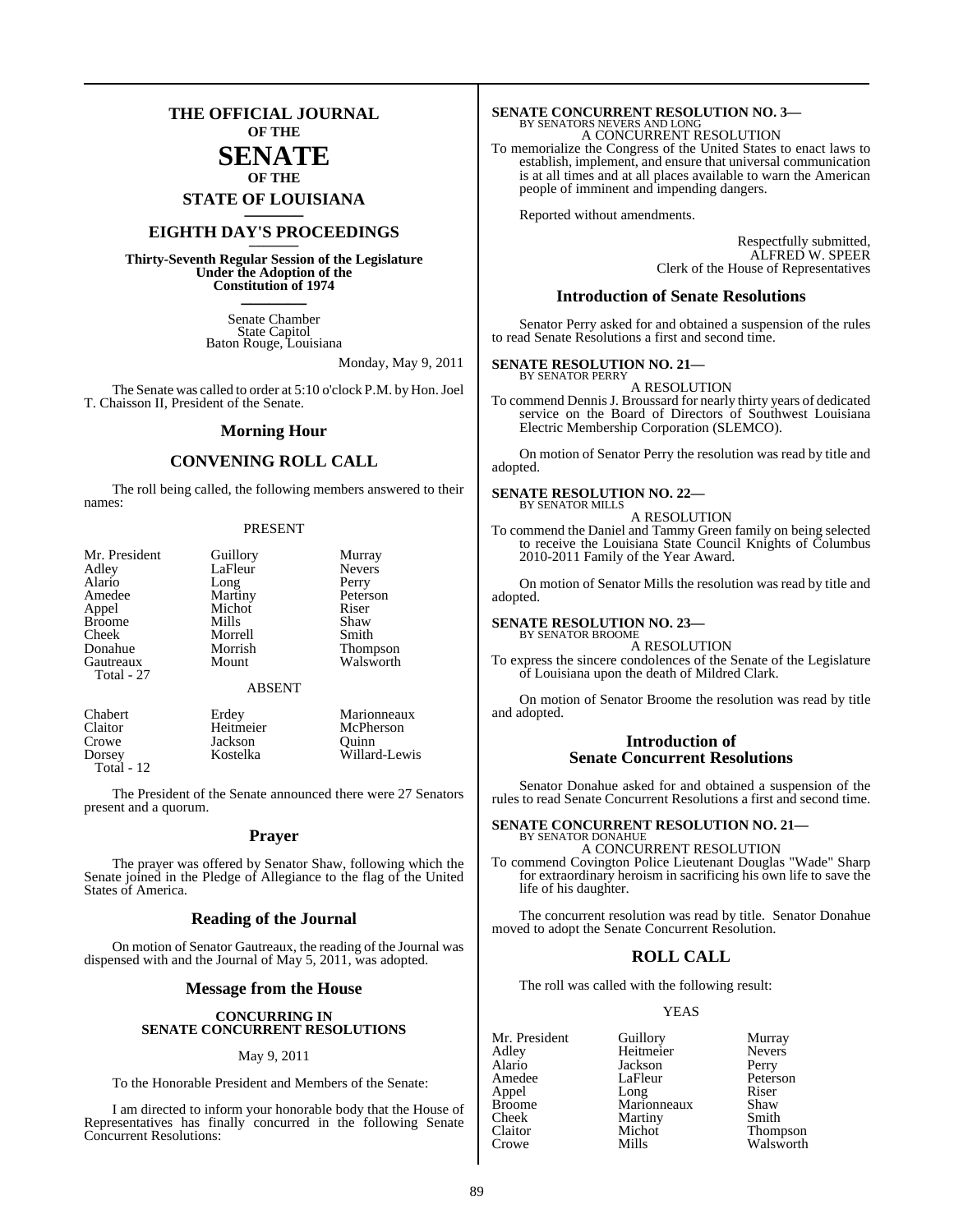| Donahue<br>Dorsey<br>Gautreaux<br>Total - 34 | Morrell<br>Morrish<br>Mount | Willard-Lewis |
|----------------------------------------------|-----------------------------|---------------|
|                                              | <b>NAYS</b>                 |               |
| Total - 0                                    | <b>ABSENT</b>               |               |
| <b>Chabert</b><br>Erdey<br>Total - 5         | Kostelka<br>McPherson       | Ouinn         |

The Chair declared the Senate adopted the Senate Concurrent Resolution and ordered it sent to the House.

#### **SENATE CONCURRENT RESOLUTION NO. 22—** BY SENATOR BROOME

A CONCURRENT RESOLUTION

To recognize May 2011 as National Skin Cancer Awareness Month in Louisiana.

The concurrent resolution was read by title. Senator Broome moved to adopt the Senate Concurrent Resolution.

#### **ROLL CALL**

The roll was called with the following result:

#### **YEAS**

| Mr. President | Jackson     | <b>Nevers</b> |
|---------------|-------------|---------------|
| Alario        | LaFleur     | Perry         |
| Amedee        | Long        | Peterson      |
| Appel         | Marionneaux | Riser         |
| <b>Broome</b> | Martiny     | Shaw          |
| Cheek         | Michot      | Smith         |
| Crowe         | Mills       | Thompson      |
| Donahue       | Morrell     | Walsworth     |
| Dorsey        | Morrish     | Willard-Lewis |
| Gautreaux     | Mount       |               |
| Heitmeier     | Murray      |               |
| Total - 31    |             |               |
|               | <b>NAYS</b> |               |
| Total - 0     |             |               |
|               | ABSENT      |               |

| Adley<br>Chabert<br>Claitor | Erdev<br>Guillory<br>Kostelka | McPherson<br>Ouinn |
|-----------------------------|-------------------------------|--------------------|
| Total - 8                   |                               |                    |

The Chair declared the Senate adopted the Senate Concurrent Resolution and ordered it sent to the House.

#### **SENATE CONCURRENT RESOLUTION NO. 23—** BY SENATOR BROOME

A CONCURRENT RESOLUTION To designate May 16, 2011, as "YMCA Day in Louisiana."

The concurrent resolution was read by title. Senator Broome moved to adopt the Senate Concurrent Resolution.

#### **ROLL CALL**

The roll was called with the following result:

#### **YEAS**

Murray Nevers<sup>1</sup> Perry Peterson

| Mr. President | Heitmeier |
|---------------|-----------|
| Adley         | Jackson   |
| Alario        | Kostelka  |
| Amedee        | LaFleur   |

# **Page 2 SENATE 8th DAY'S PROCEEDINGS**

| Appel<br><b>Broome</b><br>Cheek<br>Crowe<br>Donahue<br>Dorsey<br>Gautreaux<br>Guillory<br>Total - 34<br>Total $-0$ | Long<br>Marionneaux<br>Martiny<br>Michot<br>Mills<br>Morrell<br>Morrish<br>Mount<br><b>NAYS</b> | Riser<br>Shaw<br>Smith<br>Thompson<br>Walsworth<br>Willard-Lewis |
|--------------------------------------------------------------------------------------------------------------------|-------------------------------------------------------------------------------------------------|------------------------------------------------------------------|
|                                                                                                                    | <b>ABSENT</b>                                                                                   |                                                                  |
| Chabert<br>Claitor<br>Total - 5                                                                                    | Erdey<br>McPherson                                                                              | Ouinn                                                            |

The Chair declared the Senate adopted the Senate Concurrent Resolution and ordered it sent to the House.

#### **SENATE CONCURRENT RESOLUTION NO. 24—** BY SENATOR BROOME

A CONCURRENT RESOLUTION To express the support of the Legislature of Louisiana as the host state for the 2011 Annual Legislative Conference of the National Organization of Black Elected Legislative Women (NOBEL-Women) being held in Baton Rouge on June 23-26, 2011.

The concurrent resolution was read by title. Senator Broome moved to adopt the Senate Concurrent Resolution.

### **ROLL CALL**

The roll was called with the following result:

#### YEAS

Mr. President Heitmeier Murray<br>Adley Jackson Nevers Adley Jackson Nevers Alario Kostelka<br>Amedee LaFleur Appel Long Riser<br>Broome Marionneaux Shaw Broome Marionneaux Shaw<br>Cheek Martiny Smith Crowe Michot Thompson<br>
Donahue Mills Walsworth Donahue Mills Walsworth<br>Dorsey Morrell Willard-Le Gautreaux Morris<br>
Guillory Mount Guillory Mount Total - 34

Total - 0

Martiny

LaFleur Peterson<br>Long Riser Morrell Willard-Lewis<br>Morrish

NAYS

#### ABSENT

| Chabert   | Erdey     | Ouinn |
|-----------|-----------|-------|
| Claitor   | McPherson |       |
| Total - 5 |           |       |

The Chair declared the Senate adopted the Senate Concurrent Resolution and ordered it sent to the House.

# **SENATE CONCURRENT RESOLUTION NO. 25—** BY SENATOR LONG

A CONCURRENT RESOLUTION

To commend Northwestern State University College of Nursing and Allied Health upon being selected as one of the Top 100 nursing graduate programs in the nation in the latest rankings by U.S. News Media Group.

The concurrent resolution was read by title. Senator Long moved to adopt the Senate Concurrent Resolution.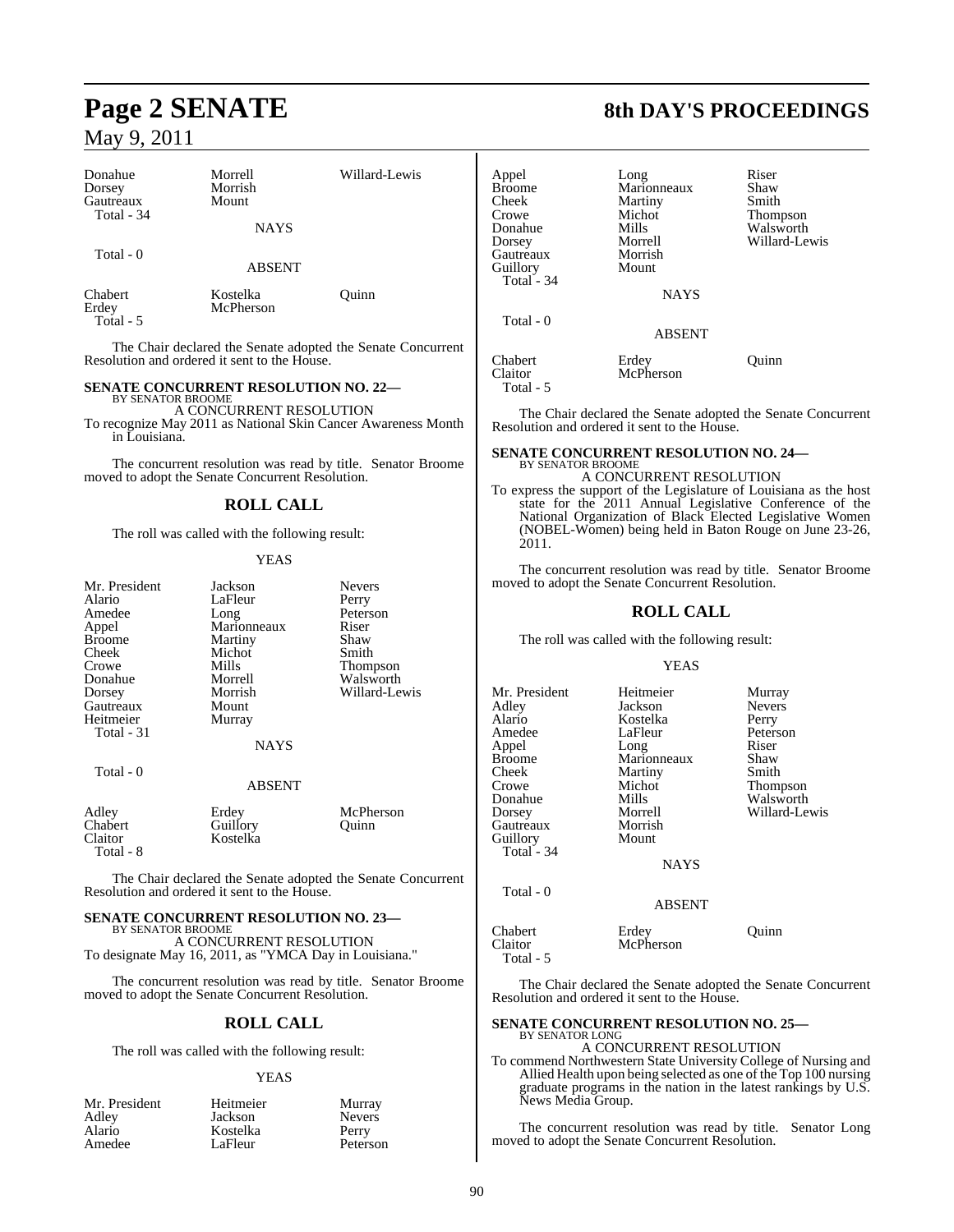# **8th DAY'S PROCEEDINGS Page 3 SENATE**

# May 9, 2011

## **ROLL CALL**

The roll was called with the following result:

#### YEAS

| Mr. President | Heitmeier   | Murray        |
|---------------|-------------|---------------|
| Adley         | Jackson     | <b>Nevers</b> |
| Alario        | Kostelka    | Perry         |
| Amedee        | LaFleur     | Peterson      |
| Appel         | Long        | Riser         |
| <b>Broome</b> | Marionneaux | Shaw          |
| Cheek         | Martiny     | Smith         |
| Crowe         | Michot      | Thompson      |
| Donahue       | Mills       | Walsworth     |
| Dorsey        | Morrell     | Willard-Lewis |
| Gautreaux     | Morrish     |               |
| Guillory      | Mount       |               |
| Total $-34$   |             |               |
|               | <b>NAYS</b> |               |
| Total - 0     |             |               |
|               | ABSENT      |               |

| Chabert<br>Claitor | Erdey<br>McPherson | Ouinn |
|--------------------|--------------------|-------|
| Total - 5          |                    |       |

The Chair declared the Senate adopted the Senate Concurrent Resolution and ordered it sent to the House.

#### **Message from the House**

#### **ASKING CONCURRENCE IN HOUSE BILLS AND JOINT RESOLUTIONS**

#### May 9, 2011

To the Honorable President and Members of the Senate:

I am directed to inform your honorable body that the House of Representatives has finally passed and asks your concurrence in the following House Bills and Joint Resolutions:

| HB No. 176 | HB No. 241 | HB No. 270        |
|------------|------------|-------------------|
| HB No. 402 | HB No. 224 | HB No. 553        |
| HB No. 556 | HB No. 317 | HB No. 200        |
| HB No. 184 | HB No. 254 | HB No. 250        |
| HB No. 358 | HB No. 206 | HB No. 187        |
| HB No. 362 | HB No. 470 | Respectfully subm |

Respectfully submitted, ALFRED W. SPEER Clerk of the House of Representatives

#### **House Bills and Joint Resolutions**

Senator Mount asked for and obtained a suspension of the rules to read House Bills and Joint Resolutions a first and second time by title and refer them to committee.

#### **HOUSE BILL NO. 176—** BY REPRESENTATIVE ARMES

AN ACT

To enact R.S. 13:2112.1, relative to the City Court of Leesville; to provide for an additional fee for the office of the marshal to collect for service of process in traffic and criminal matters; to provide for deposit, use, and audit of the funds; and to provide for related matters.

The bill was read by title and referred by the President to the Committee on Judiciary A.

# **HOUSE BILL NO. 184—** BY REPRESENTATIVE HILL

AN ACT

To amend and reenact R.S. 3:4278.1(A), (B), (C), and (D), relative to timber theft; to provide for the recovery of treble damages by co-owners or co-heirs of timber; and to provide for related matters.

The bill was read by title and referred by the President to the Committee on Judiciary A.

#### **HOUSE BILL NO. 187—**

BY REPRESENTATIVE BOBBY BADON

AN ACT To amend and reenact R.S. 40:1321(H), relative to sex offenders; to prohibit certain sex offenders from obtaining a special identification card without charge; and to provide for related matters.

The bill was read by title and referred by the President to the Committee on Judiciary C.

#### **HOUSE BILL NO. 200—**

BY REPRESENTATIVES MCVEA, BILLIOT, HENRY BURNS, DOERGE, DOWNS, FOIL, GISCLAIR, GUILLORY, HILL, HONORE, SAM JONES, MONTOUCET, NORTON, POPE, ST. GERMAIN, AND THIBAUT AND SENATOR RISER AN ACT

To rename the John James Audubon bridge being constructed between West Feliciana and Pointe Coupee Parishes the "Generals John A. Lejeune-Robert H. Barrow Bridge"; to repeal Act No. 483 of the 1993 Regular Session of the Legislature; and to provide for related matters.

The bill was read by title and referred by the President to the Committee on Transportation, Highways and Public Works.

### **HOUSE BILL NO. 206—**

BY REPRESENTATIVE CROMER AN ACT

To amend and reenact R.S. 9:2792.8(A)(1), relative to limitations of liability; to provide relative to certain nonprofit organizations supervising or coordinating community service programs; to provide a limitation of liability for community service nonprofit organizations designated by city or municipal courts; and to provide for related matters.

The bill was read by title and referred by the President to the Committee on Judiciary A.

# **HOUSE BILL NO. 224—** BY REPRESENTATIVE NOWLIN

AN ACT

To amend and reenact R.S. 13:996.22(A), relative to court costs in the Tenth Judicial District Court; to provide for additional court costs in criminal matters; and to provide for related matters.

The bill was read by title and referred by the President to the Committee on Finance.

#### **HOUSE BILL NO. 241—**

BY REPRESENTATIVE RICHARDSON AN ACT

To amend and reenact R.S. 13:2590.1(A)(1), relative to justice of the peace courts; to provide for the appointment of a clerk of court in certain parishes; and to provide for related matters.

The bill was read by title and referred by the President to the Committee on Judiciary A.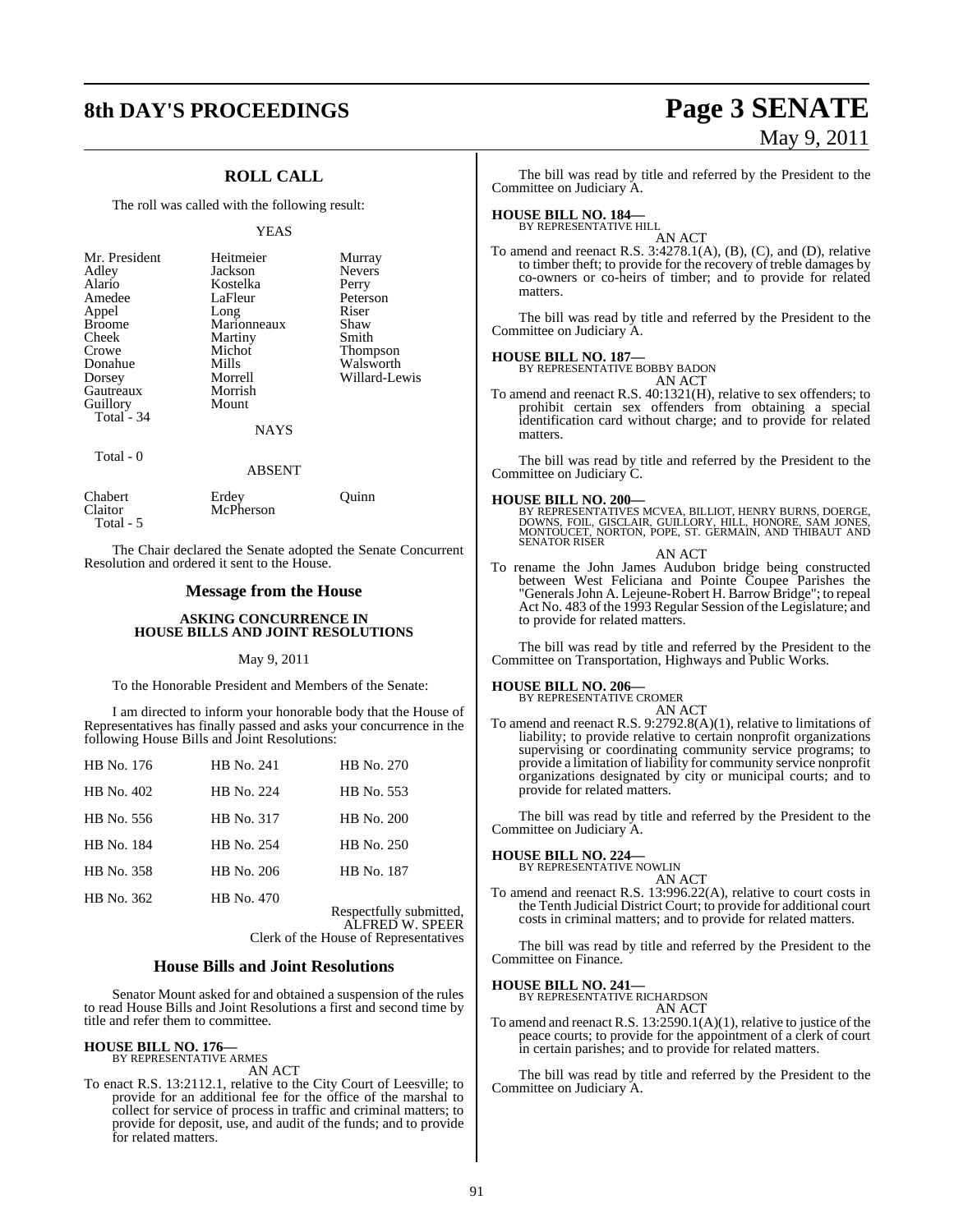# **Page 4 SENATE 8th DAY'S PROCEEDINGS**

## May 9, 2011

# **HOUSE BILL NO. 250—** BY REPRESENTATIVE MORRIS

AN ACT

To amend and reenact R.S. 36:501(C)(1), 502(A) and (B), 508(A), 508.1(A), (B), (E), and (F) and to repeal R.S. 36:508.3, relative to the Department of Transportation and Development; to rename the office of planning and programming within the Department of Transportation and Development; to eliminate the office of public works and intermodal transportation within the Department of Transportation and Development; to reassign duties of offices within the Department of Transportation and Development; and to provide for related matters.

The bill was read by title and referred by the President to the Committee on Transportation, Highways and Public Works.

# **HOUSE BILL NO. 254—** BY REPRESENTATIVE MORRIS

AN ACT

To repeal R.S. 48:1(19) and 204, relative to scheduled purchasing; to repeal provisions relating to scheduled purchasing by the Department of Transportation and Development; and to provide for related matters.

The bill was read by title and referred by the President to the Committee on Transportation, Highways and Public Works.

# **HOUSE BILL NO. 270—** BY REPRESENTATIVE DANAHAY

AN ACT

To amend and reenact R.S. 13:783(F)(3), relative to clerks of court; to provide for insurance coverage for clerks of court upon retirement; to provide for the payment of costs; to provide for a qualifying minimum term of employment; and to provide for related matters.

The bill was read by title and referred by the President to the Committee on Judiciary A.

# **HOUSE BILL NO. 317—** BY REPRESENTATIVE GISCLAIR

AN ACT

To amend and reenact R.S. 32:1(1), 24, 194, and 329(F), relative to bicycles operated by peace officers; to afford peace officers operating bicycles the same privileges and duties as peace officers driving vehicles; and to provide for related matters.

The bill was read by title and referred by the President to the Committee on Judiciary B.

**HOUSE BILL NO. 358—** BY REPRESENTATIVES GREENE, ABRAMSON, AND LOPINTO AND SENATOR QUINN AN ACT

To enact R.S. 9:2800.22, relative to limitations of liability; to provide a limitation of liability for schools who enter into recreational joint-use agreements; to require insurance; to provide definitions; and to provide for related matters.

The bill was read by title and referred by the President to the Committee on Judiciary A.

# **HOUSE BILL NO. 362—** BY REPRESENTATIVE SIMON

AN ACT

To amend and reenact R.S.  $37:155(A)(4)(f)$  and (5), relative to architects; to provide for exemptions to the licensing and registration requirement for architects; and to provide for related matters.

The bill was read by title and referred by the President to the Committee on Commerce, Consumer Protection, and International Affairs.

#### **HOUSE BILL NO. 402—**

BY REPRESENTATIVE HUVAL AND SENATOR MILLS AN ACT

To amend and reenact Code of Civil Procedure Article 4843(F), relative to city courts; to provide relative to city court jurisdiction; to increase the jurisdictional amount in dispute for the City Court of Breaux Bridge; to provide for an effective date; and to provide for related matters.

The bill was read by title and referred by the President to the Committee on Judiciary A.

#### **HOUSE BILL NO. 470—**

BY REPRESENTATIVE HENRY BURNS AN ACT

To amend and reenact R.S. 32:429.2(B) and to enact R.S. 32:707.2(C)(4), 707.6, and 728(10) and (11), relative to motor vehicle titles; to establish an expedited motor vehicle title receipt procedure; to provide for fees charged for receipt of an expedited motor vehicle title; and to provide for related matters.

The bill was read by title and referred by the President to the Committee on Transportation, Highways and Public Works.

# **HOUSE BILL NO. 553—** BY REPRESENTATIVE FOIL

AN ACT

To enact R.S. 13:848.1, relative to court costs; to provide for the disbursement of funds collected; and to provide for related matters.

The bill was read by title and referred by the President to the Committee on Judiciary A.

# **HOUSE BILL NO. 556—** BY REPRESENTATIVE FOIL

AN ACT

To amend and reenact Code of Criminal Procedure Article 887(F)(1), relative to liability for costs; to provide for court costs in criminal matters; to increase such costs; to authorize the use of such costs for the implementation of an integrated juvenile justice information system; and to provide for related matters.

The bill was read by title and referred by the President to the Committee on Finance.

#### **Message from the House**

#### **ASKING CONCURRENCE IN HOUSE CONCURRENT RESOLUTIONS**

#### May 9, 2011

To the Honorable President and Members of the Senate:

I am directed to inform your honorable body that the House of Representatives has finally passed and asks your concurrence in the following House Concurrent Resolutions:

| <b>HCR No. 66</b> | <b>HCR No. 67</b> |
|-------------------|-------------------|
| <b>HCR No. 71</b> | <b>HCR No. 72</b> |
| <b>HCR No. 74</b> | <b>HCR No. 75</b> |
| <b>HCR No. 68</b> | <b>HCR No. 77</b> |
|                   |                   |

HCR No. 78

Respectfully submitted, ALFRED W. SPEER Clerk of the House of Representatives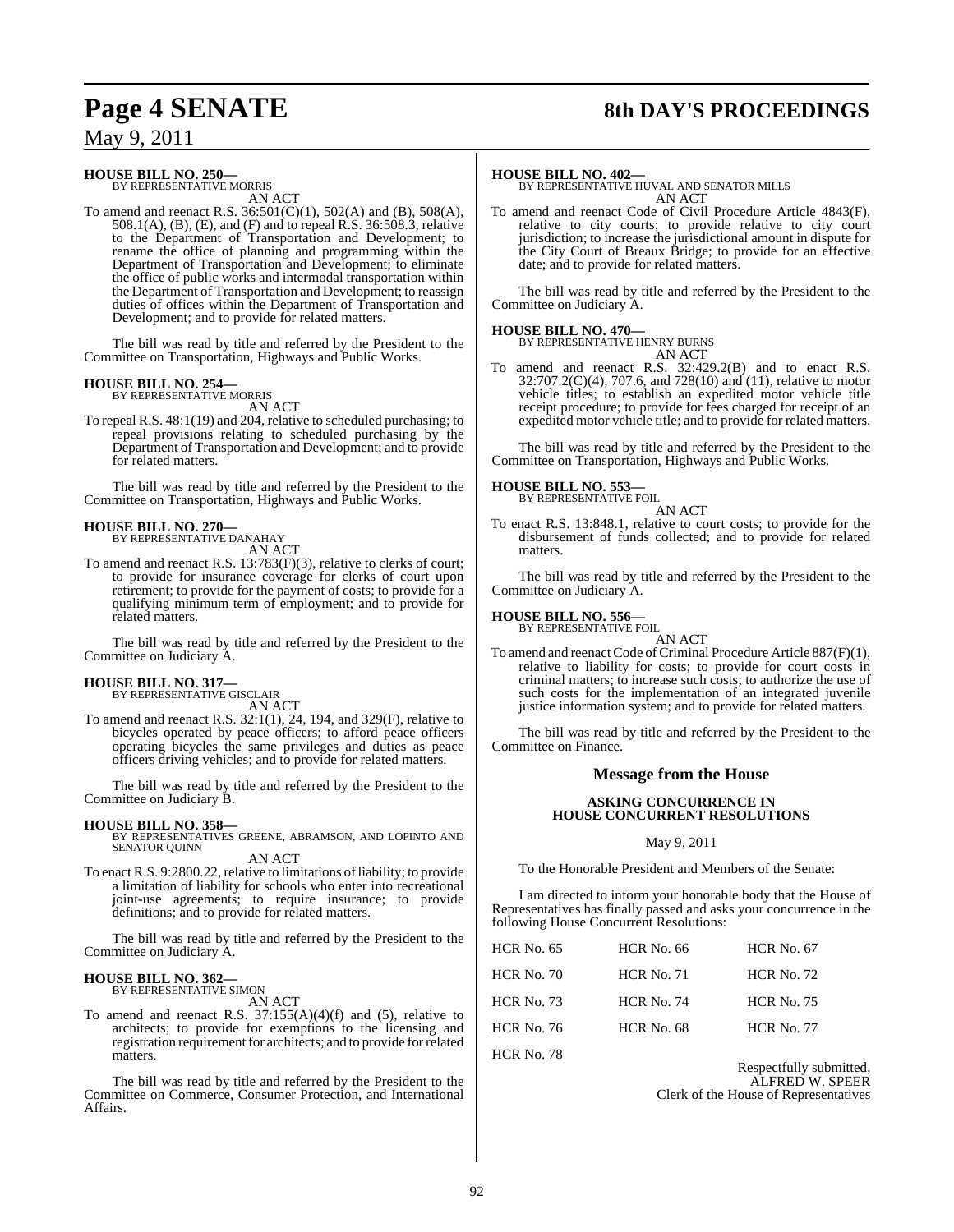# **8th DAY'S PROCEEDINGS Page 5 SENATE**

#### **House Concurrent Resolutions**

Senator Adley asked for and obtained a suspension of the rules to read House Concurrent Resolutions a first and second time.

#### **HOUSE CONCURRENT RESOLUTION NO. 65—**

BY REPRESENTATIVE DOERGE AND SENATOR ADLEY A CONCURRENT RESOLUTION

To commend Dathene Brown for more than forty years of highly productive service as the executive director of the Webster Parish Council on Aging.

The resolution was read by title. Senator Adley moved to concur in the House Concurrent Resolution.

#### **ROLL CALL**

The roll was called with the following result:

#### YEAS

| Mr. President<br>Adley<br>Alario<br>Amedee<br>Appel<br><b>Broome</b><br>Cheek<br>Claitor<br>Crowe<br>Donahue<br>Dorsey<br>Erdey<br>Gautreaux<br>Total - 37 | Guillory<br>Heitmeier<br>Jackson<br>Kostelka<br>LaFleur<br>Long<br>Marionneaux<br>Martiny<br>Michot<br>Mills<br>Morrell<br>Morrish<br>Mount | Murray<br><b>Nevers</b><br>Perry<br>Peterson<br>Ouinn<br>Riser<br>Shaw<br>Smith<br>Thompson<br>Walsworth<br>Willard-Lewis |
|------------------------------------------------------------------------------------------------------------------------------------------------------------|---------------------------------------------------------------------------------------------------------------------------------------------|---------------------------------------------------------------------------------------------------------------------------|
|                                                                                                                                                            | NAYS                                                                                                                                        |                                                                                                                           |
| Total - 0                                                                                                                                                  |                                                                                                                                             |                                                                                                                           |

#### ABSENT

Chabert McPherson

Total - 2

The Chair declared the Senate concurred in the House Concurrent Resolution and ordered it returned to the House.

#### **HOUSE CONCURRENT RESOLUTION NO. 66—** BY REPRESENTATIVE HARRISON

A CONCURRENT RESOLUTION

To urge and request the Board of Regents, the Department of Revenue, and the Louisiana Workforce Commission to continue to work cooperatively relative to the reporting and sharing of certain information and data, including but not limited to information and data related to the success of Louisiana's postsecondary graduates in the workforce, and to submit jointly a written report of further progress relative to such cooperation and any recommendations for related legislation to the House Committee on Education and the Senate Committee on Education not later than sixty days prior to the beginning of the 2012 Regular Session of the Legislature of Louisiana.

The resolution was read by title and referred by the President to the Committee on Education.

# **HOUSE CONCURRENT RESOLUTION NO. 67—** BY REPRESENTATIVE BROSSETT

A CONCURRENT RESOLUTION

To commend Rear Admiral Stephen W. Rochon, United States Coast Guard, upon his presidential appointment to a senior executive position in the United States Department of Homeland Security.

The resolution was read by title. Senator Murray moved to concur in the House Concurrent Resolution.

# May 9, 2011

## **ROLL CALL**

The roll was called with the following result:

YEAS

| Mr. President | Guillory      | Mount         |
|---------------|---------------|---------------|
| Adley         | Heitmeier     | Murray        |
| Alario        | Jackson       | <b>Nevers</b> |
| Amedee        | Kostelka      | Perry         |
| Appel         | LaFleur       | Peterson      |
| Broome        | Long          | Ouinn         |
| Cheek         | Marionneaux   | Riser         |
| Crowe         | Martiny       | Shaw          |
| Donahue       | Michot        | Smith         |
| Dorsey        | Mills         | Thompson      |
| Erdev         | Morrell       | Walsworth     |
| Gautreaux     | Morrish       | Willard-Lewis |
| Total - 36    |               |               |
|               | <b>NAYS</b>   |               |
| Total - 0     |               |               |
|               | <b>ABSENT</b> |               |
|               |               |               |

| Chabert   | Claitor | McPherson |
|-----------|---------|-----------|
|           |         |           |
| Total - 3 |         |           |
|           |         |           |

The Chair declared the Senate concurred in the House Concurrent Resolution and ordered it returned to the House.

# **HOUSE CONCURRENT RESOLUTION NO. 68—** BY REPRESENTATIVE HARRISON

A CONCURRENT RESOLUTION

To memorialize the United States Congress to take such actions as are necessary to require that satellite television providers broadcast local television stations.

The resolution was read by title and referred by the President to the Committee on Commerce, Consumer Protection, and International Affairs.

# **HOUSE CONCURRENT RESOLUTION NO. 70—** BY REPRESENTATIVE STIAES A CONCURRENT RESOLUTION

To urge and request the State Board of Elementary and Secondary Education and the Recovery School District to study jointly the feasibility of building a high school at the site of the former Alfred Lawless High School in the Lower Ninth Ward of the city of New Orleans and to submit jointly a written report of findings and recommendations, as well as an account of the use of hurricane recovery funds with respect to the repair and reconstruction of schools in the Lower Ninth Ward, to the House Committee on Education and the Senate Committee on Education not later than sixty days prior to the beginning of the 2012 Regular Session of the Legislature of Louisiana.

The resolution was read by title and referred by the President to the Committee on Education.

**HOUSE CONCURRENT RESOLUTION NO. 71—**<br>BY REPRESENTATIVES LIGI AND WILLMOTT AND SENATOR<br>MARTINY A CONCURRENT RESOLUTION

To express sincere and heartfelt condolences upon the death of Randall Luwe of Kenner.

The resolution was read by title. Senator Martiny moved to concur in the House Concurrent Resolution.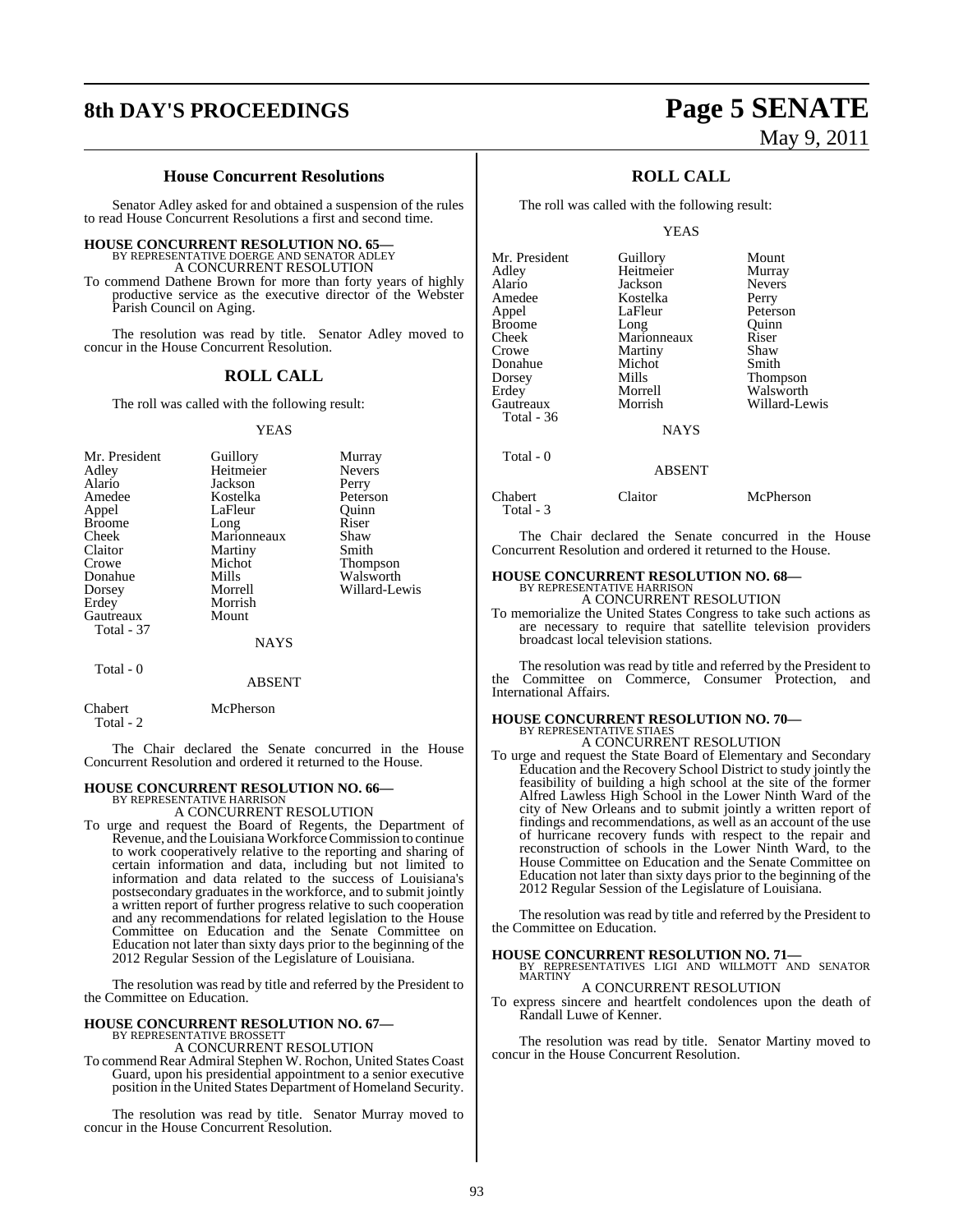## **ROLL CALL**

The roll was called with the following result:

#### YEAS

| Mr. President<br>Adley<br>Alario<br>Amedee<br>Appel<br><b>Broome</b><br>Cheek | Guillory<br>Heitmeier<br>Jackson<br>Kostelka<br>LaFleur<br>Long<br>Marionneaux | Murray<br><b>Nevers</b><br>Perry<br>Peterson<br>Ouinn<br>Riser<br>Shaw |
|-------------------------------------------------------------------------------|--------------------------------------------------------------------------------|------------------------------------------------------------------------|
| Claitor                                                                       | Martiny                                                                        | Smith                                                                  |
| Crowe<br>Donahue                                                              | Michot<br>Mills                                                                | Thompson<br>Walsworth                                                  |
| Dorsey<br>Erdey                                                               | Morrell<br>Morrish                                                             | Willard-Lewis                                                          |
| Gautreaux                                                                     | Mount                                                                          |                                                                        |
| Total - 37                                                                    | NAYS                                                                           |                                                                        |

Total - 0

Chabert McPherson

Total - 2

The Chair declared the Senate concurred in the House Concurrent Resolution and ordered it returned to the House.

ABSENT

#### **HOUSE CONCURRENT RESOLUTION NO. 72—**

BY REPRESENTATIVES LIGI AND WILLMOTT AND SENATOR MARTINY

A CONCURRENT RESOLUTION

To express sincere and heartfelt condolences upon the death of Specialist Christian J. Romig, United States Army, of Kenner, who was killed in action in Afghanistan.

The resolution was read by title. Senator Martiny moved to concur in the House Concurrent Resolution.

#### **ROLL CALL**

The roll was called with the following result:

#### YEAS

| Mr. President<br>Adley<br>Alario<br>Amedee<br>Appel<br><b>Broome</b><br>Cheek<br>Claitor<br>Crowe<br>Donahue<br>Dorsey<br>Erdey<br>Gautreaux<br>Total - 37<br>Total - 0 | Guillory<br>Heitmeier<br>Jackson<br>Kostelka<br>LaFleur<br>Long<br>Marionneaux<br>Martiny<br>Michot<br>Mills<br>Morrell<br>Morrish<br>Mount<br><b>NAYS</b> | Murray<br><b>Nevers</b><br>Perry<br>Peterson<br>Ouinn<br>Riser<br>Shaw<br>Smith<br>Thompson<br>Walsworth<br>Willard-Lewis |
|-------------------------------------------------------------------------------------------------------------------------------------------------------------------------|------------------------------------------------------------------------------------------------------------------------------------------------------------|---------------------------------------------------------------------------------------------------------------------------|
|                                                                                                                                                                         | <b>ABSENT</b>                                                                                                                                              |                                                                                                                           |
| Chabert<br>Total - 2                                                                                                                                                    | McPherson                                                                                                                                                  |                                                                                                                           |

The Chair declared the Senate concurred in the House Concurrent Resolution and ordered it returned to the House.

# **Page 6 SENATE 8th DAY'S PROCEEDINGS**

**HOUSE CONCURRENT RESOLUTION NO. 73—** BY REPRESENTATIVES LIGI AND WILLMOTT AND SENATOR

**MARTINY** 

A CONCURRENT RESOLUTION

To express sincere and heartfelt condolences upon the death of Christopher John Doyle III of the New Orleans Police Department.

The resolution was read by title. Senator Martiny moved to concur in the House Concurrent Resolution.

#### **ROLL CALL**

The roll was called with the following result:

#### YEAS

Mr. President Guillory Murray<br>Adley Heitmeier Nevers Adley Heitmeier Never<br>Alario Jackson Perry Alario Jackson<br>Amedee Kostelka Amedee Kostelka Peterson<br>Appel LaFleur Quinn Broome Long Riser<br>Cheek Marionneaux Shaw Cheek Marionneaux Shaw<br>Claitor Martiny Smith Claitor Martiny<br>Crowe Michot Crowe Michot Thompson<br>
Donahue Mills Walsworth Donahue Mills Walsworth Erdey Morrish Gautreaux Total - 37

LaFleur Quinn<br>Long Riser Morrell Willard-Lewis<br>Morrish

**NAYS** 

ABSENT

## Chabert McPherson

Total - 2

Total - 0

The Chair declared the Senate concurred in the House Concurrent Resolution and ordered it returned to the House.

#### **HOUSE CONCURRENT RESOLUTION NO. 74—**

BY REPRESENTATIVES LIGI AND WILLMOTT AND SENATOR MARTINY A CONCURRENT RESOLUTION

To express sincere and heartfelt condolences upon the death of Sergeant Joseph Anthony Bovia, United States Marine Corps,

of Kenner, who was killed in action in Afghanistan. The resolution was read by title. Senator Martiny moved to

# concur in the House Concurrent Resolution.

#### **ROLL CALL**

The roll was called with the following result:

#### YEAS

Mr. President Guillory Murray<br>Adley Heitmeier Nevers Adley Heitmeier Never<br>Alario Jackson Perry Alario Jackson Perry Amedee Kostelka Peterson<br>Appel LaFleur Quinn Appel LaFleur Quinn<br>Broome Long Riser Broome Long Riser Cheek Marionneaux Shaw Claitor Martiny Smith<br>Crowe Michot Thom Crowe Michot Thompson<br>
Donahue Mills Walsworth Donahue Mills Walsworth Erdey Morrish<br>
Gautreaux Mount Gautreaux Total - 37

Willard-Lewis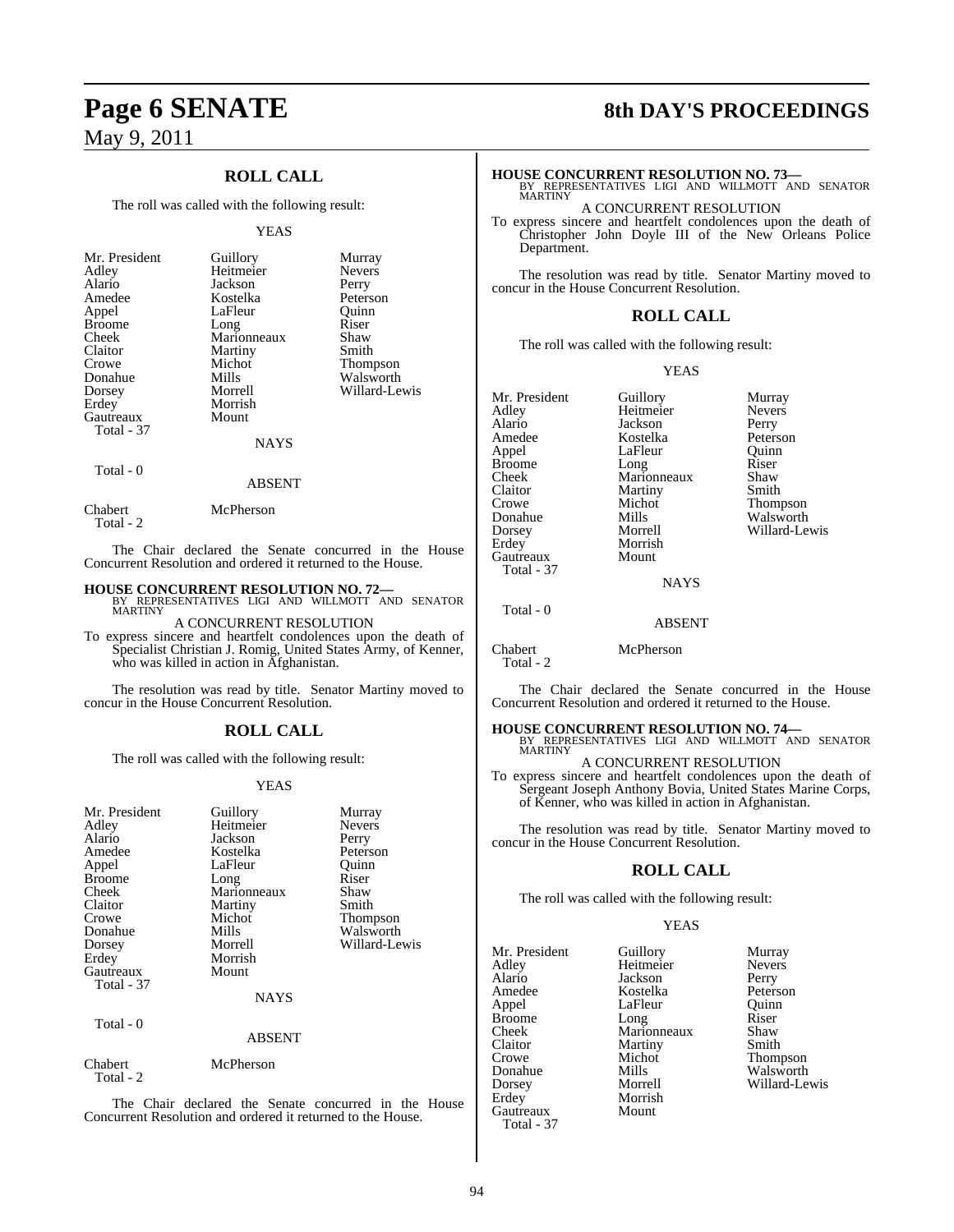# **8th DAY'S PROCEEDINGS Page 7 SENATE**

#### **NAYS**

Total - 0

#### ABSENT

Chabert McPherson Total - 2

The Chair declared the Senate concurred in the House Concurrent Resolution and ordered it returned to the House.

#### **HOUSE CONCURRENT RESOLUTION NO. 75—** BY REPRESENTATIVE BURRELL

A CONCURRENT RESOLUTION

To commend Brother Luchous Harris of Shreveport for his outstanding achievements and contributions.

The resolution was read by title. Senator Jackson moved to concur in the House Concurrent Resolution.

#### **ROLL CALL**

The roll was called with the following result:

#### YEAS

| Mr. President | Heitmeier   | Murray        |
|---------------|-------------|---------------|
| Adley         | Jackson     | <b>Nevers</b> |
| Alario        | Kostelka    | Perry         |
| Amedee        | LaFleur     | Peterson      |
| Appel         | Long        | Ouinn         |
| <b>Broome</b> | Marionneaux | Riser         |
| Cheek         | Martiny     | Shaw          |
| Donahue       | Michot      | Smith         |
| Dorsey        | Mills       | Thompson      |
| Erdey         | Morrell     | Walsworth     |
| Gautreaux     | Morrish     | Willard-Lewis |
| Guillory      | Mount       |               |
| Total $-35$   |             |               |
|               | <b>NAYS</b> |               |
| Total - 0     |             |               |

#### ABSENT

Chabert Crowe<br>Claitor McPhe Total - 4

The Chair declared the Senate concurred in the House Concurrent Resolution and ordered it returned to the House.

# **HOUSE CONCURRENT RESOLUTION NO. 76—**<br>BY REPRESENTATIVE TUCKER<br>A CONCURRENT RESOLUTION

McPherson

To commend and express appreciation to Paul Vallas as he leaves his position as the superintendent of the Recovery School District and embarks upon new challenges and endeavors.

The resolution was read by title. Senator Chaisson moved to concur in the House Concurrent Resolution.

## **ROLL CALL**

The roll was called with the following result:

#### YEAS

nt Gautreaux Morrish<br>Guillory Mount Guillory Mount<br>Heitmeier Nevers Heitmeier Never<br>
Jackson Perry **Jackson** 

May 9, 2011

| Appel             | LaFleur               | Peterson                |
|-------------------|-----------------------|-------------------------|
| <b>Broome</b>     | Long                  | Quinn                   |
| Cheek             | Marionneaux           | Riser                   |
| Claitor           | Martiny               | Shaw                    |
| Donahue           | Michot                | Smith                   |
| Dorsey            | Mills                 | Thompson                |
| Erdey             | Morrell               | Walsworth               |
| <b>Total - 33</b> |                       |                         |
|                   | <b>NAYS</b>           |                         |
| Total - 0         |                       |                         |
|                   | <b>ABSENT</b>         |                         |
| Chabert<br>Crowe  | Kostelka<br>McPherson | Murray<br>Willard-Lewis |
| Total - 6         |                       |                         |

The Chair declared the Senate concurred in the House Concurrent Resolution and ordered it returned to the House.

# **HOUSE CONCURRENT RESOLUTION NO. 77—** BY REPRESENTATIVE HOFFMANN

A CONCURRENT RESOLUTION

To urge and request the Wildlife and Fisheries Commission to study adding revolvers with a cylinder capacity of no more than six cartridges, either single or double action,.44 caliber minimum of a type manufactured prior to 1900 to the list of firearms authorized to use during the special deer hunting season for primitive firearms.

The resolution was read by title and referred by the President to the Committee on Natural Resources.

**HOUSE CONCURRENT RESOLUTION NO. 78—**<br>BY REPRESENTATIVES SCHRODER, BARRAS, BURFORD, CARMODY, CARTER, CHAMPAGNE, CHAMPAGNE, CHAMPAGNE, HENRY,<br>HOFFMANN, LIGI, LORUSSO, NOWLIN, PEARSON, PUGH, RICHARD,<br>SEABAUGH, AND TALBOT A CONCURRENT RESOLUTION

To urge and request the Board of Regents to study alternative uses of underutilized facilities at public postsecondary education institutions.

The resolution was read by title and referred by the President to the Committee on Education.

#### **Reports of Committees**

The following reports of committees were received and read:

#### **REPORT OF COMMITTEE ON**

#### **EDUCATION**

Senator Ben W. Nevers, Chairman on behalf of the Committee on Education, submitted the following report:

#### May 5, 2011

To the President and Members of the Senate:

I am directed by your Committee on Education to submit the following report:

#### **SENATE BILL NO. 104—** BY SENATOR LAFLEUR

AN ACT

To enact R.S. 17:273.2, relative to the teaching of foreign languages in elementary and secondary schools; to provide with respect to a program to recognize excellence in foreign language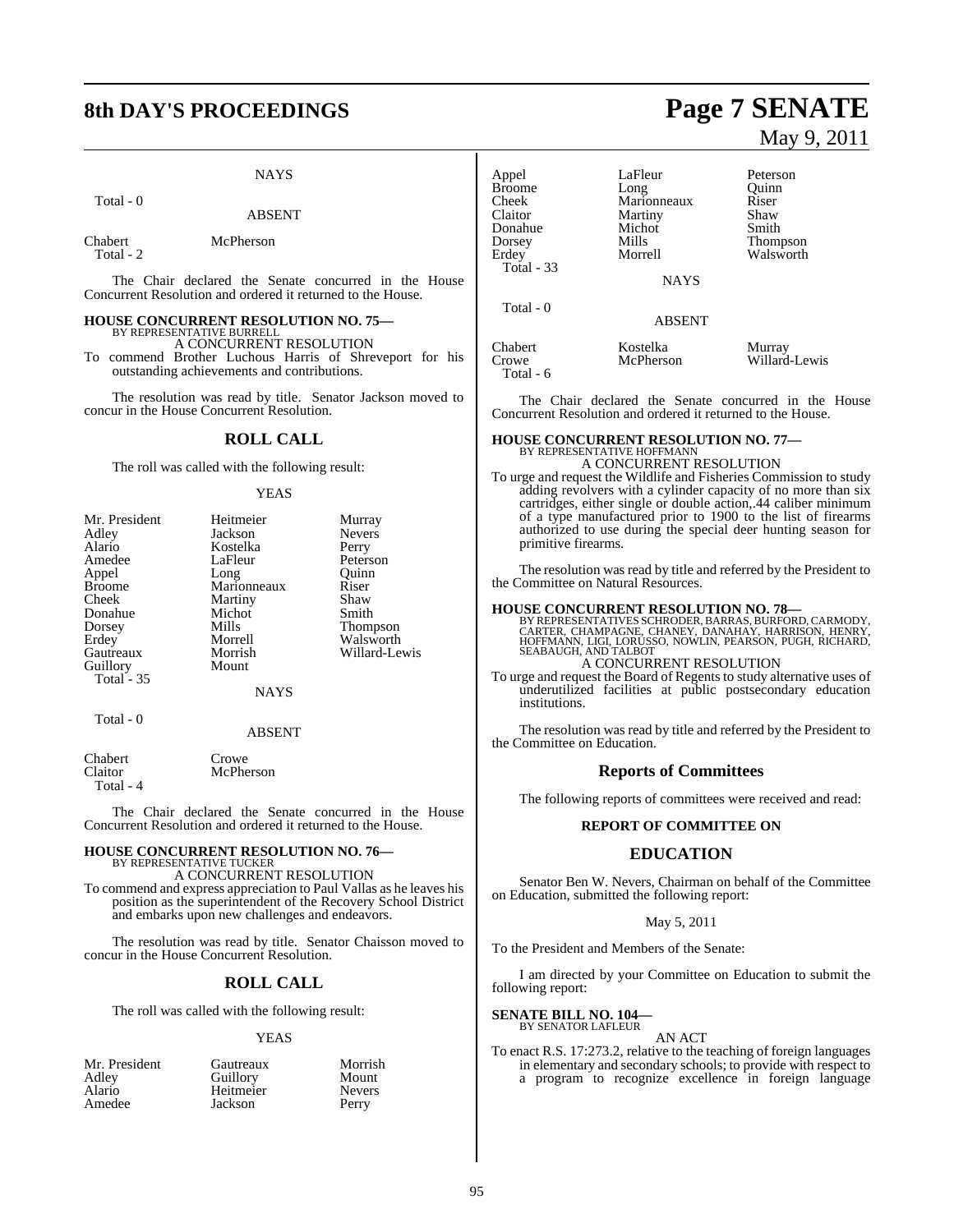# **Page 8 SENATE 8th DAY'S PROCEEDINGS**

immersion education; to provide for minimum criteria; to provide for rules; to provide for effectiveness; and to provide for related matters.

Reported with amendments.

Respectfully submitted, BEN W. NEVERS Chairman

#### **REPORT OF COMMITTEE ON**

#### **LOCAL AND MUNICIPAL AFFAIRS**

Senator A. G. Crowe, Chairman on behalf of the Committee on Local and Municipal Affairs, submitted the following report:

#### May 5, 2011

To the President and Members of the Senate:

I am directed by your Committee on Local and Municipal Affairs to submit the following report:

#### **SENATE BILL NO. 34—** BY SENATOR RISER

AN ACT

To amend and reenact R.S. 47:1923(D)(1), relative to tax assessors; to provide relative to the payment of certain insurance premiums for certain retired assessors and assessors' employees in Catahoula Parish; and to provide for related matters.

Reported favorably.

# **SENATE BILL NO. 78—** BY SENATOR MURRAY

AN ACT

To enact R.S. 40:456.1, relative to the Housing Authority of New Orleans; to provide for the appointment, compensation, duties, and powers of its peace officers; and to provide for related matters.

Reported with amendments.

#### **SENATE BILL NO. 100—** BY SENATOR MURRAY

AN ACT

To amend and reenact R.S. 38:2295(C), relative to letting of public contracts; to provide for plans and specifications; to increase the number of working days prior to the opening of bids within which a potential supplier must submit a request for approval of a product other than that specified in the contract documents for public works projects of the New Orleans Sewerage and Water Board; and to provide for related matters.

Reported favorably.

#### **SENATE BILL NO. 120—** BY SENATOR MURRAY

AN ACT

To amend and reenact the heading of Part V of Chapter 16 of Title 25 of the Louisiana Revised Statutes of 1950, and R.S. 25:796, 797(A)(5) and (B), 798(1) and (3), 799(A)(1), (B), (C)(1)(b),  $(g)$ , (j), and (k),  $(D)(2)(b)$ ,  $(F)$ , (I), and  $(K)(2)$  and to repeal R.S.  $25:799(J)(3)$ , relative to the French Quarter-Marigny Historic Area Management District; to provide relative to the name, boundaries, purpose, powers, governance, and funding of the district; to remove authority for special ad valorem tax and parcel fee; to provide for the creation of subdistricts; and to provide for related matters.

Reported favorably.

#### **SENATE BILL NO. 153—** BY SENATOR MURRAY

AN ACT

To enact R.S. 38:2212(A)(8), relative to the letting of public contracts by the New Orleans Sewerage and Water Board; to provide for advertisement and letting of lowest responsible bidder; to provide for inclusion of addenda containing pricing information; and to provide for related matters.

Reported with amendments.

# **SENATE BILL NO. 180—** BY SENATOR HEITMEIER

AN ACT To amend and reenact R.S. 15:86.1, relative to unclaimed cash bail bonds being deposited in Plaquemines Parish; to provide relative to the liability for such bonds; to provide for the return to the owner of an unclaimed cash bail bond; and to provide forrelated matters.

Reported favorably.

**SENATE BILL NO. 199—** BY SENATOR CLAITOR AND REPRESENTATIVE GREENE AN ACT

To enact R.S. 33:9097.12, relative to crime prevention districts; to create the Jefferson Place/Bocage Crime Prevention District in East Baton Rouge Parish; to provide for the powers and duties of the district and its board of commissioners; to provide for a parcel fee; to provide with respect to termination of the district; and to provide for related matters.

Reported with amendments.

Respectfully submitted, A. G. CROWE Chairman

#### **REPORT OF COMMITTEE ON**

#### **NATURAL RESOURCES**

Senator Lee "Jody" Amedee, Chairman on behalf of the Committee on Natural Resources, submitted the following report:

May 5, 2011

To the President and Members of the Senate:

I am directed by your Committee on Natural Resources to submit the following report:

#### **SENATE BILL NO. 48—** BY SENATOR LONG

- AN ACT
- To enact R.S. 36:359(L) and R.S. 38:3097.7 and to repeal Section 4 of Act No. 446 of the 2001 Regular Session of the Legislature and Section 5 of Act No. 49 of the 2003 Regular Session of the Legislature, relative to the Ground Water Management Advisory Task Force; to provide for the membership of the task force; to provide powers, duties, terms and conditions; to provide for the meeting requirements of the task force; and to provide for related matters.

Reported with amendments.

**SENATE BILL NO. 91—** BY SENATOR LONG AND REPRESENTATIVE NOWLIN AN ACT

To authorize and provide for the transfer of certain local and state property; to authorize the transfer of certain local and state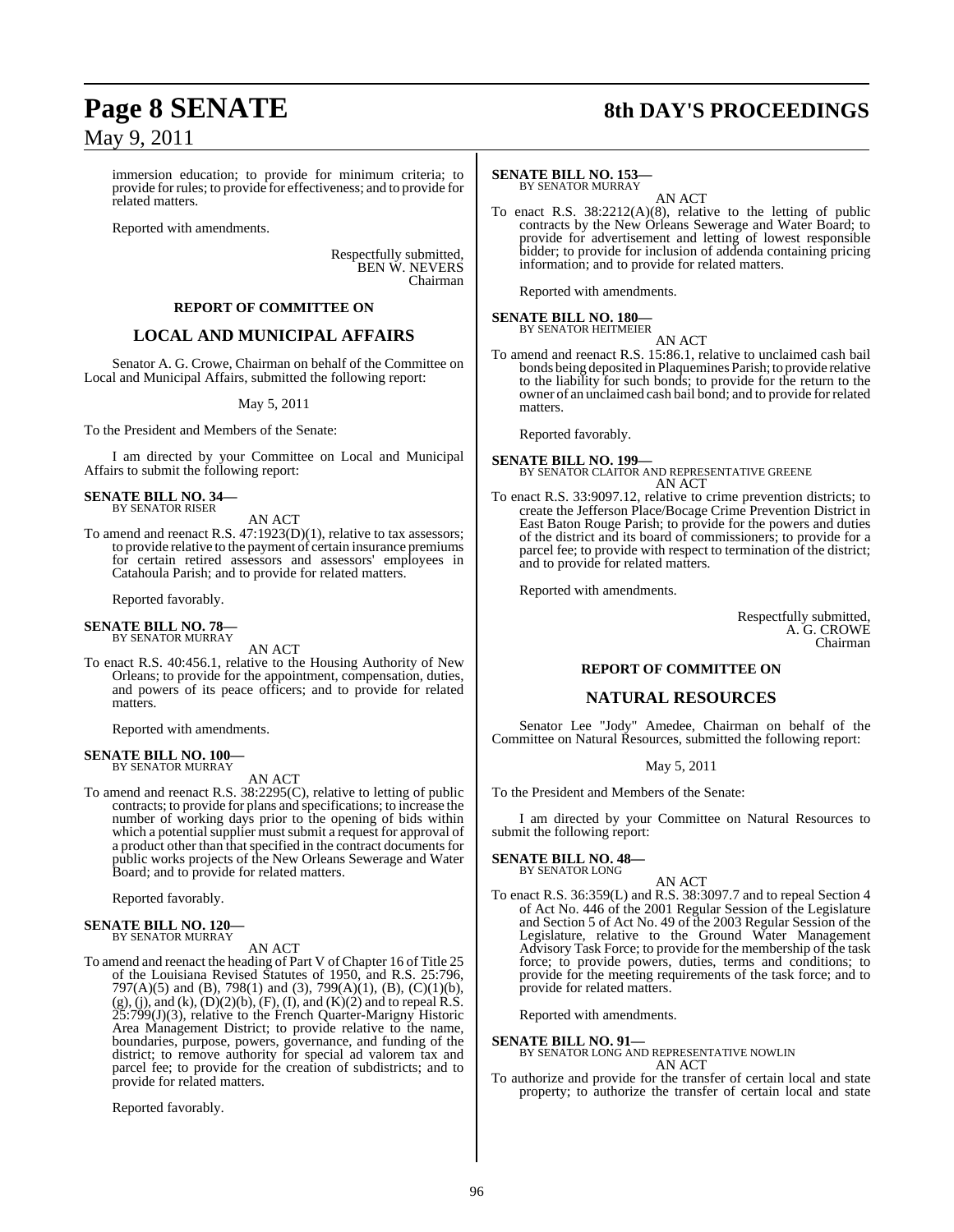# **8th DAY'S PROCEEDINGS Page 9 SENATE**

# May 9, 2011

property in Natchitoches Parish; to provide for the property description; to provide for reservation of mineral rights; to provide terms and conditions; and to provide for related matters..

Reported favorably.

#### **SENATE BILL NO. 145—** BY SENATOR CLAITOR

AN ACT

To amend and reenact R.S. 49:1 and 2, and to enact R.S. 49:3.1, relative to the gulfward boundary and coastline of Louisiana; to provide for such gulfward boundary and coastline; to provide relative to state ownership and sovereignty; to provide certain definitions, terms, conditions, and requirements; to provide relative to legislative intent and purpose; and to provide for related matters.

Reported favorably.

# **HOUSE CONCURRENT RESOLUTION NO. 24—** BY REPRESENTATIVE LAMBERT

#### A CONCURRENT RESOLUTION

To urge and request the Wildlife and Fisheries Commission to add rifles capable of firing.35 Whelen ammunition to the list of firearms authorized to use during the special deer hunting season for primitive firearms.

Reported favorably.

**HOUSE BILL NO. 245—** BY REPRESENTATIVE GIROD JACKSON AN ACT

To amend and reenact R.S. 56:437 and to repeal R.S. 40:5.3.1, relative to harvest and sale of oysters for raw consumption; to require a time limit on transportation of such oysters from harvest to refrigeration; and to provide for related matters.

Reported favorably.

Respectfully submitted, LEE "JODY" AMEDEE Chairman

#### **REPORT OF COMMITTEE ON**

#### **TRANSPORTATION, HIGHWAYS AND PUBLIC WORKS**

Senator William Joseph McPherson, Jr., Chairman on behalf of the Committee on Transportation, Highways and Public Works, submitted the following report:

#### May 5, 2011

To the President and Members of the Senate:

I am directed by your Committee on Transportation, Highways and Public Works to submit the following report:

**SENATE BILL NO. 58—** BY SENATORS ADLEY, ERDEY, HEITMEIER, MCPHERSON, MOUNT AND SHAW AN ACT

To amend and reenact R.S. 47:490.22(C), relative to the United States Armed Forces military honor license plate; to remove the handling fee from such plate; and to provide for related matters.

Reported favorably.

#### **SENATE BILL NO. 94—**

BY SENATOR NEVERS

AN ACT To enact R.S. 38:2213.1, relative to public works; to provide for a preference for materials produced, manufactured, or fabricated in Louisiana used in public works; to provide for definitions; and to provide for related matters.

Reported with amendments.

# **SENATE BILL NO. 132—** BY SENATOR ERDEY

AN ACT

To amend and reenact R.S. 48:261(A)(2) and 756(A)(1) and to repeal R.S. 48:756(A)(4), to add application of the latest federal decennial census to determine population relative to contracts for maintenance work and distribution of monies in the Parish Transportation Fund; and to provide for related matters.

Reported favorably.

#### **SENATE BILL NO. 222—** BY SENATOR MILLS

AN ACT

To amend and reenact R.S.  $17:270(A)$  and  $271(A)(2)$  and R.S. 32:402.1(A)(1) and (2), 402.2, and 408(A)(1) and (3); and to enact R.S. 32:402.1(A)(3)(c), relative to requiring driver education courses, training programs, and prelicensing training courses for children and adults to include teaching the economic effects of littering; and to provide for related matters.

Reported with amendments.

Respectfully submitted, JOE MCPHERSON Chairman

### **Senate Bills and Joint Resolutions on Third Reading and Final Passage**

### **Bagneris Rule**

Senator Smith moved to suspend the rules to temporarily pass over controversial Senate Bills on Third Reading and Final Passage.

Without objection, so ordered.

- **SENATE BILL NO. 32—** BY SENATORS BROOME, CLAITOR, DONAHUE, MURRAY AND WILLARD-LEWIS
- AN ACT To amend and reenact Children's Code Articles 116(12.1), 675(B)(3), 681, 1511, 1515(B) and 1516(B), and to enact Children's Code Articles 718, 719, 720, 721, 722, 723, 724 and 1514(D), relative to guardianship; to define guardianship; to provide for dispositional alternatives; to provide for the purpose of guardianship; to provide for the guardian's rights and responsibilities; to provide for a home study report; to provide for certain procedures; to provide for a motion, hearing, and order for guardianship; and to provide for related matters.

#### **Floor Amendments**

Senator Marionneaux sent up floor amendments.

#### **SENATE FLOOR AMENDMENTS**

Amendments proposed by Senator Marionneaux on behalf of the Legislative Bureau to Engrossed Senate Bill No. 32 by Senator Broome

AMENDMENT NO. 1

On page 5, line 2, following "are" and before "return" insert "to"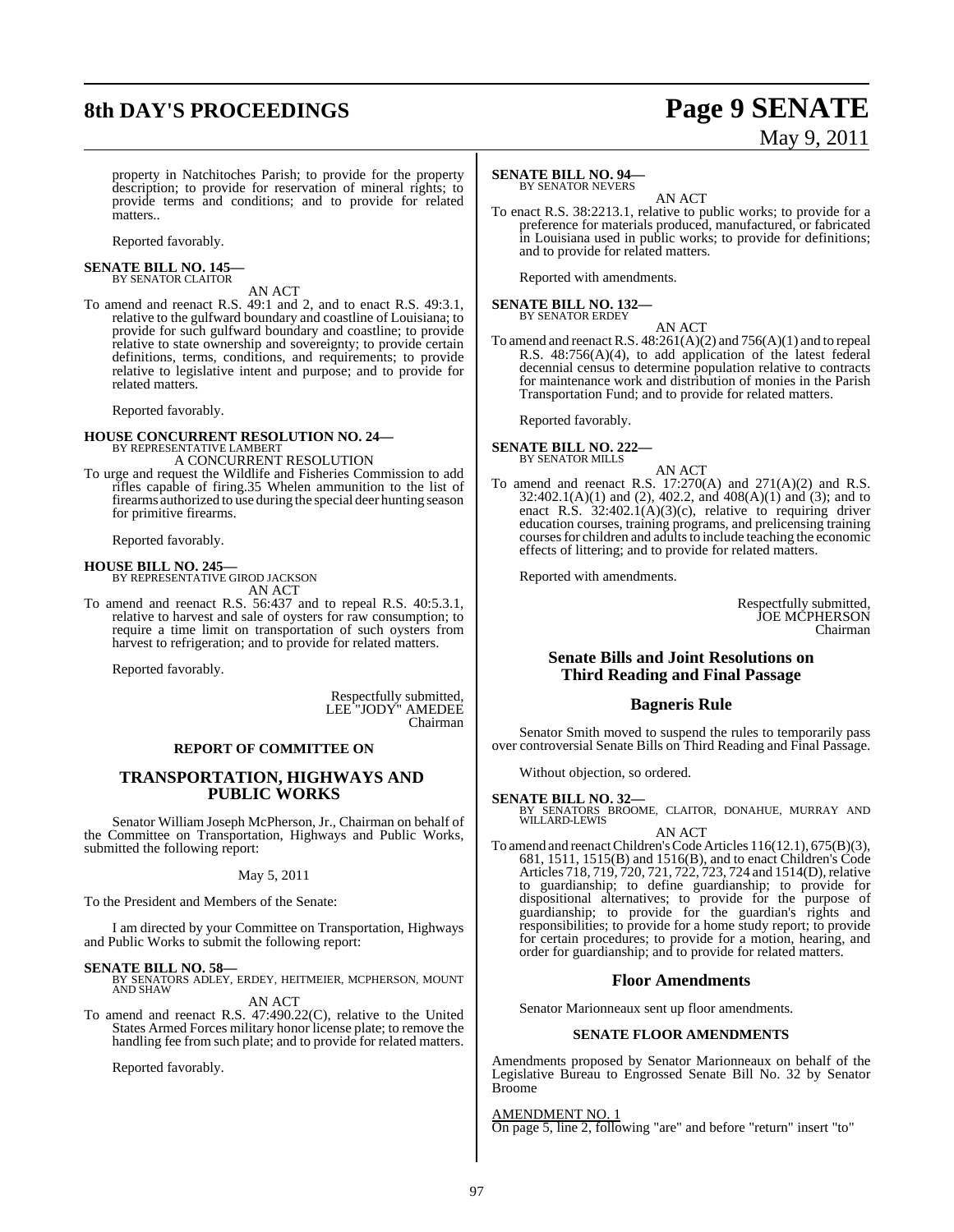# **Page 10 SENATE** 8th DAY'S PROCEEDINGS

AMENDMENT NO. 2

On page 5, line 6, following "foster" change "care.)" to "care)."

AMENDMENT NO. 3 On page 13, line 11, delete "\* \* \* " and insert \* \*" and insert<br>"I.

That petitioner(s) reside at the following address(es): \_\_\_\_\_\_\_\_\_\_\_\_\_\_\_\_\_\_\_\_\_\_\_\_\_\_\_\_\_\_\_\_\_\_\_\_\_\_\_\_\_\_\_\_\_\_\_\_\_\_\_\_

\_\_\_\_\_\_\_\_\_\_\_\_\_\_\_\_\_\_\_\_\_\_\_\_\_\_\_\_\_\_\_\_\_\_\_\_\_\_\_\_\_\_\_\_\_\_\_\_\_\_\_\_  $\overline{\mathbf{u}}$ .

That petitioner(s) is/are the parent(s) and legal custodian(s) of the minor child(ren), namely  $\_$ 

whose date of birth is  $\qquad \qquad$  (add same information for all children subject to the petition), as more fully appears from the attached certificate(s) of birth. III.

That there are no other legal custodians of the child(ren) OR that al custodian, namely \_\_\_\_\_\_\_\_\_\_\_\_\_\_\_\_\_\_\_\_\_\_\_\_\_\_\_, is unable to a legal custodian, namely join in this petition for the following reasons: \_\_\_\_\_\_\_\_\_\_\_\_\_\_\_\_\_\_\_\_\_\_\_\_\_\_\_\_\_\_\_\_\_\_\_\_\_\_\_\_\_\_\_\_\_\_\_\_\_\_\_\_

\_\_\_\_\_\_\_\_\_\_\_\_\_\_\_\_\_\_\_\_\_\_\_\_\_\_\_\_\_\_\_\_\_\_\_\_\_\_\_\_\_\_\_\_\_\_\_\_\_\_\_\_ \_\_\_\_\_\_\_\_\_\_\_\_\_\_\_\_\_\_\_\_\_\_\_\_\_\_\_\_\_\_\_\_\_\_\_\_\_\_\_\_\_\_\_\_\_\_\_\_\_\_\_\_ \_\_\_\_\_\_\_\_\_\_\_\_\_\_\_\_\_\_\_\_\_\_\_\_\_\_\_\_\_\_\_\_\_\_\_\_\_\_\_\_\_\_\_\_\_\_\_\_\_\_\_\_.

IV. That petitioner(s) desire(s) to knowingly and voluntarily transfer custody of the above named children to which individual(s), institution or agency reside(s) at the following address: and who address:\_\_\_\_\_\_\_\_\_\_\_\_\_\_\_\_\_\_\_\_\_\_\_\_\_\_\_\_\_\_\_\_\_\_\_\_\_\_\_\_\_and who have the following relationship with the children:

\_\_\_\_\_\_\_\_\_\_\_\_\_\_\_\_\_\_\_\_\_\_\_\_\_\_\_\_\_\_\_\_\_\_\_\_\_\_\_\_\_\_\_\_\_\_\_\_\_\_\_ \_\_\_\_\_\_\_\_\_\_\_\_\_\_\_\_\_\_\_\_\_\_\_\_\_\_\_\_\_\_\_\_\_\_\_\_\_\_\_\_\_\_\_\_\_\_\_\_\_\_\_."

AMENDMENT NO. 4 On page 13, line 19, delete "\* \* \*" and insert "VI.

That petitioners desire this transfer of custody for the following reasons: \_\_\_\_\_\_\_\_\_\_\_\_\_\_\_\_\_\_\_\_\_\_\_\_\_\_\_\_\_\_\_\_\_\_\_\_\_\_\_\_\_\_\_\_\_\_\_\_\_\_\_

\_\_\_\_\_\_\_\_\_\_\_\_\_\_\_\_\_\_\_\_\_\_\_\_\_\_\_\_\_\_\_\_\_\_\_\_\_\_\_\_\_\_\_\_\_\_\_\_\_\_\_ \_\_\_\_\_\_\_\_\_\_\_\_\_\_\_\_\_\_\_\_\_\_\_\_\_\_\_\_\_\_\_\_\_\_\_\_\_\_\_\_\_\_\_\_\_\_\_\_\_\_\_

\_\_\_\_\_\_\_\_\_\_\_\_\_\_\_\_\_\_\_\_\_\_\_\_\_\_\_\_\_\_\_\_\_\_\_\_\_\_\_\_\_\_\_\_\_\_\_\_\_\_\_. Hasthe Department of Social "**Children and Family**" Services, office of community "**children and family**" services, or child protective services recommended to you that this petition be filed? \_\_\_\_\_\_\_\_ \_\_\_\_\_\_\_

Yes No If yes, state name of the Department of Social "**Children and Family**" Services worker making the recommendation and the reasons for the recommendation with particularity.

If the department has recommended that this petition be filed, you have a right to counsel. Have you consulted with an attorney?

| Yes | No   |
|-----|------|
|     | VII. |
| m и |      |

That the contraction of the has/have agreed to and the same state  $\frac{1}{2}$  has/have agreed to and does/do desire to accept custody of the child(ren) to the extent and under the terms and conditions stated in this petition, as more fully appears in the attached Affidavit of Acceptance.

WHEREFORE, petitioner(s) pray(s) that there be judgment herein transferring custody of the child(ren), \_\_\_\_\_\_\_\_\_\_\_\_\_\_,

\_\_\_\_\_\_\_\_\_\_\_\_\_, \_\_\_\_\_\_\_\_\_\_\_\_\_\_\_\_, \_\_\_\_\_\_\_\_\_\_\_\_\_\_\_\_, to \_\_\_\_\_\_\_\_\_\_\_\_\_\_\_\_\_\_\_\_\_\_\_\_, to the extent and under the terms and conditions set forth in this petition.

\_\_\_\_\_\_\_\_\_\_\_\_\_\_\_\_\_\_\_\_\_\_\_\_\_\_\_\_\_\_\_\_ (Signature and address of Petitioner(s))

or counsel for Petitioner(s)

(If in proper person, petition should be signed in presence of a notary.) SWORN TO AND SUBSCRIBED BEFORE ME ON THIS THE

\_\_\_\_\_ DAY OF \_\_\_\_\_\_\_\_\_\_\_\_\_\_\_\_\_\_\_, 19 **20**\_\_\_.

NOTARY PUBLIC""

## AMENDMENT NO. 5

On page 13, line 24, delete "\*  $*$  \* " and insert

"BEFORE ME, the undersigned Notary Public, personally came and appeared:

 \_\_\_\_\_\_\_\_\_\_\_\_\_\_\_\_\_\_\_\_\_\_\_\_\_\_\_\_\_\_\_\_\_\_\_\_\_\_\_\_, individual(s) OR a representative of agency or institution) who, being first duly sworn, did depose and state: That affiant is a person of the full age of majority and resides at

\_\_\_\_\_\_\_\_\_\_\_\_\_\_\_\_\_\_\_\_\_\_\_\_\_\_\_ (address ofindividual(s), agency, Parish, Louisiana."

AMENDMENT NO. 6

On page 14, line 1, delete "\* \* \* " and insert "

(may include provisions for support and/or visitation) \_\_\_\_\_\_\_\_\_\_\_\_\_\_\_\_\_\_\_\_\_\_\_\_\_\_\_\_

AFFIANT SWORN TO AND SUBSCRIBED BEFORE ME ON THIS THE \_\_\_\_\_\_ DAY OF \_\_\_\_\_\_\_\_\_\_\_\_\_\_\_\_\_\_\_\_\_, 19 **20**\_\_\_.

#### \_\_\_\_\_\_\_\_\_\_\_\_\_\_\_\_\_\_\_\_\_\_\_\_\_\_\_\_ NOTARY PUBLIC""

.

On motion of Senator Marionneaux, the amendments were adopted.

The bill was read by title. Senator Broome moved the final passage of the amended bill.

## **ROLL CALL**

The roll was called with the following result:

#### YEAS

Mr. President Heitmeier Murray<br>Adley Jackson Nevers Adley Jackson Nevers Alario Kostelka Perry LaFleur Peterson<br>Long Quinn Appel Long Quinn Broome Marionneaux Riser<br>Claitor Martiny Shaw Claitor Martiny Shaw<br>Crowe Michot Smith Crowe Michot<br>Dorsey Mills Thompson Erdey Morrell Walsworth<br>
Gautreaux Morrish Willard-Le Morrish Willard-Lewis<br>Mount Guillory Total - 35 **NAYS** Total - 0

#### ABSENT

Chabert Donahue McPherson Total - 4

The Chair declared the amended bill was passed, ordered reengrossed and sent to the House. Senator Broome moved to reconsider the vote by which the bill was passed and laid the motion on the table.

# **SENATE BILL NO. 150—** BY SENATOR MARTINY

AN ACT

To amend and reenact R.S. 44:9(A)(4), relative to expungement of arrest recordsin misdemeanor and felony cases; to authorize the clerk of court to collect the expungement processing fee; and to provide for related matters.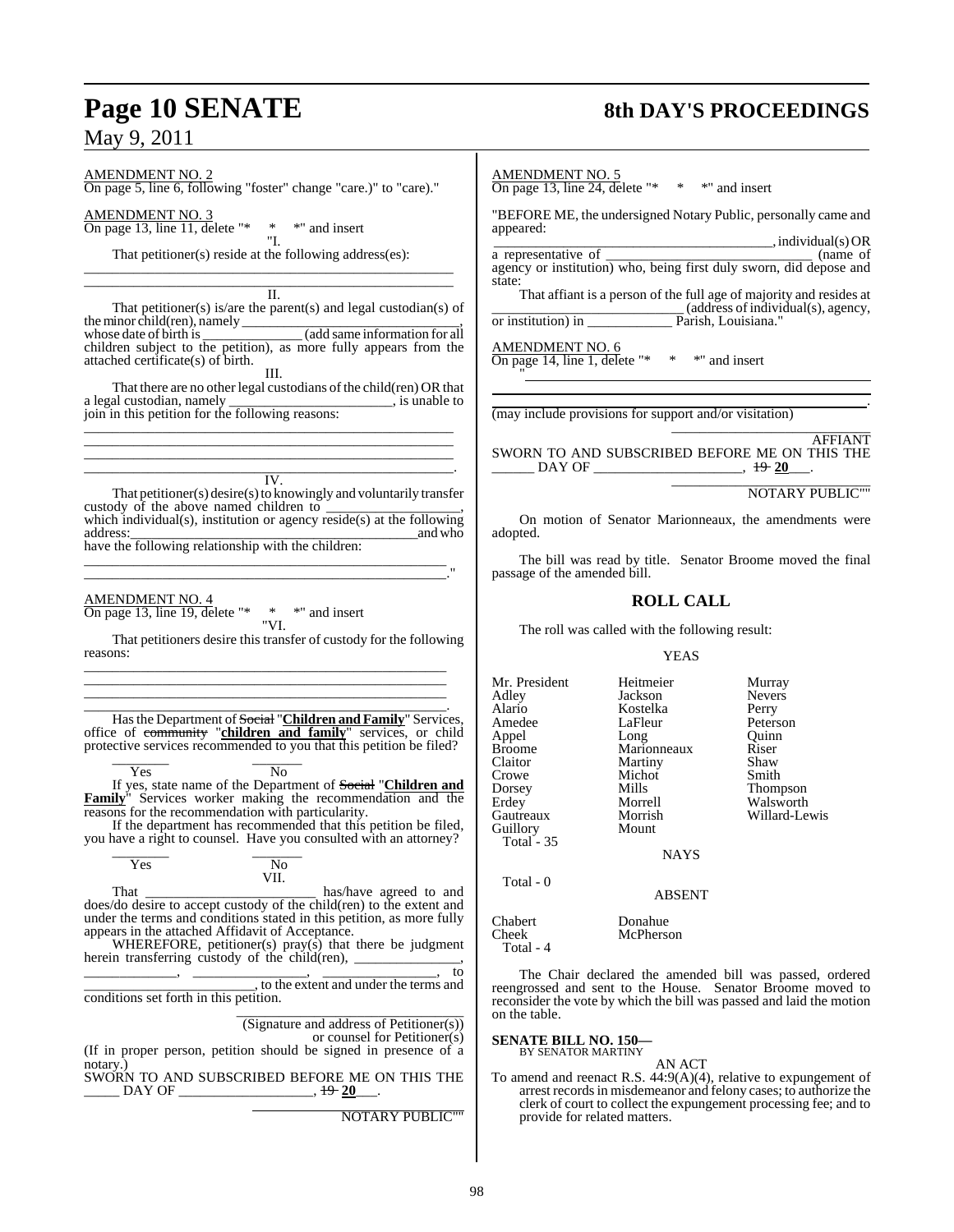# **8th DAY'S PROCEEDINGS Page 11 SENATE**

The bill was read by title. Senator Martiny moved the final passage of the bill.

#### **ROLL CALL**

The roll was called with the following result:

#### YEAS

| Mr. President | Erdey       | Mount         |
|---------------|-------------|---------------|
| Adley         | Gautreaux   | Murray        |
| Alario        | Guillory    | <b>Nevers</b> |
| Amedee        | Heitmeier   | Perry         |
| Appel         | Kostelka    | Ouinn         |
| <b>Broome</b> | LaFleur     | Shaw          |
| Cheek         | Long        | Smith         |
| Claitor       | Martiny     | Thompson      |
| Crowe         | Michot      | Walsworth     |
| Donahue       | Mills       | Willard-Lewis |
| Dorsey        | Morrish     |               |
| Total - 32    |             |               |
|               | <b>NAYS</b> |               |
| Marionneaux   | Peterson    | Riser         |

Total - 3

ABSENT

Chabert McPherson<br>Jackson Morrell Jackson Total - 4

The Chair declared the bill was passed and ordered it sent to the House. Senator Martiny moved to reconsider the vote by which the bill was passed and laid the motion on the table.

# **SENATE BILL NO. 158—** BY SENATOR MURRAY

AN ACT

To amend and reenact R.S. 13:2492(F), 2499, 2500.1(C), 2500.2, 2500.3(C) and (D), and 2501, to enact R.S. 13:2495.1 and 2496.4, and to repeal R.S. 13:2501.1(M), relative to courts and judicial procedure; to provide relative to the Municipal Court of New Orleans; to provide relative to the senior and administrative judge; to provide for a judicial administrator and judicial expense fund; to provide relative to the payment of certain operating expenses and costs; to provide relative to the collection and remitting of certain costs, amounts, sums and funds; to provide certain terms, conditions, procedures and requirements; and to provide for related matters.

The bill was read by title. Senator Murray moved the final passage of the bill.

#### **ROLL CALL**

The roll was called with the following result:

#### YEAS

| Mr. President | Guillory  | <b>Nevers</b> |
|---------------|-----------|---------------|
| Adley         | Heitmeier | Perry         |
| Alario        | Kostelka  | Peterson      |
| Amedee        | LaFleur   | Ouinn         |
| Appel         | Long      | Riser         |
| <b>Broome</b> | Martiny   | Shaw          |
| Cheek         | Michot    | Smith         |
| Claitor       | Mills     | Thompson      |
| Donahue       | Morrell   | Walsworth     |
| Dorsey        | Morrish   | Willard-Lewis |
| Erdey         | Mount     |               |
| Gautreaux     | Murray    |               |
| Total - 34    |           |               |

# May 9, 2011

#### **NAYS**

#### Total - 0 ABSENT Chabert Jackson McPherson Marionneaux

Total - 5

The Chair declared the bill was passed and ordered it sent to the House. Senator Murray moved to reconsider the vote by which the bill was passed and laid the motion on the table.

#### **SENATE BILL NO. 23—** BY SENATOR MORRISH

AN ACT

To amend and reenact R.S. 34:851.36(B), relative to motorboats and vessels; to provide for boating safety education; to exempt certain individuals from the boating safety education requirement; to provide for an effective date; and to provide for related matters.

The bill was read by title. Senator Morrish moved the final passage of the bill.

#### **ROLL CALL**

The roll was called with the following result:

#### YEAS

| Guillory<br>Heitmeier | <b>Nevers</b><br>Perry       |
|-----------------------|------------------------------|
| LaFleur               | Peterson                     |
| Long                  | Quinn                        |
|                       | Riser                        |
| Martiny               | Shaw                         |
| Michot                | Smith                        |
| Mills                 | Thompson                     |
| Morrell               | Walsworth                    |
| Morrish               | Willard-Lewis                |
| Mount                 |                              |
| Murray                |                              |
|                       |                              |
| <b>NAYS</b>           |                              |
|                       |                              |
|                       |                              |
| Jackson               | McPherson                    |
| Kostelka              |                              |
|                       | Marionneaux<br><b>ABSENT</b> |

The Chair declared the bill was passed and ordered it sent to the House. Senator Morrish moved to reconsider the vote by which the bill was passed and laid the motion on the table.

#### **SENATE BILL NO. 26—** BY SENATOR NEVERS

AN ACT

To enact R.S. 37:1291.1, relative to out-of-state physician orders; to provide for an out-of-state physician to order diagnostic tests under certain conditions; to provide for definitions; and to provide for related matters.

The bill was read by title. Senator Nevers moved the final passage of the bill.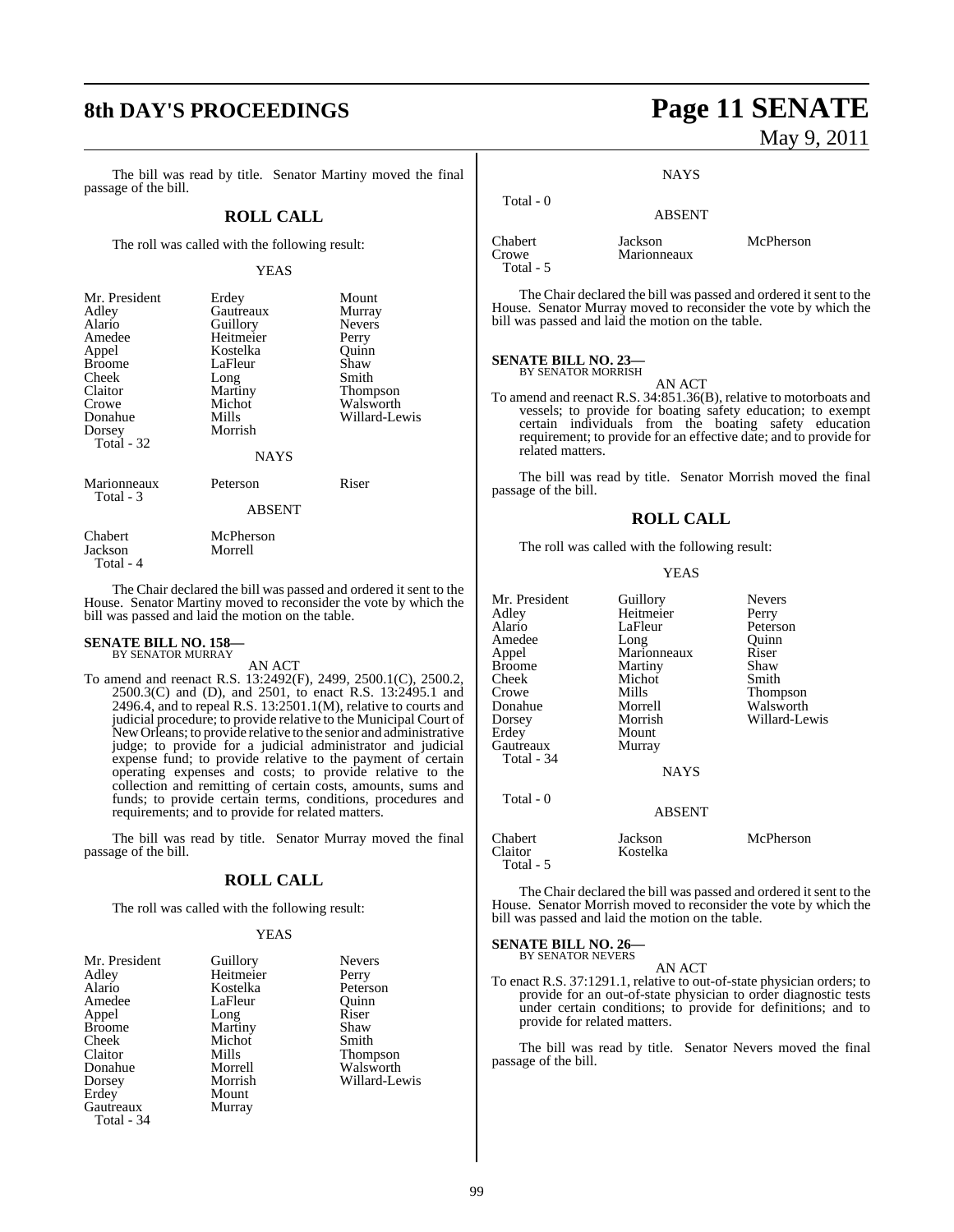## **ROLL CALL**

The roll was called with the following result:

#### YEAS

| Mr. President | Guillory    | Murray          |
|---------------|-------------|-----------------|
| Adley         | Heitmeier   | <b>Nevers</b>   |
| Alario        | Jackson     | Perry           |
| Amedee        | Kostelka    | Peterson        |
| Appel         | LaFleur     | Quinn           |
| <b>Broome</b> | Long        | Riser           |
| Cheek         | Marionneaux | Shaw            |
| Claitor       | Martiny     | Smith           |
| Crowe         | Michot      | <b>Thompson</b> |
| Donahue       | Mills       | Walsworth       |
| Dorsey        | Morrell     | Willard-Lewis   |
| Erdey         | Morrish     |                 |
| Gautreaux     | Mount       |                 |
| Total - 37    |             |                 |
|               | <b>NAYS</b> |                 |
|               |             |                 |

## Total - 0

Total - 2

Chabert McPherson

The Chair declared the bill was passed and ordered it sent to the House. Senator Nevers moved to reconsider the vote by which the bill was passed and laid the motion on the table.

ABSENT

#### **SENATE BILL NO. 38—** BY SENATOR ERDEY

AN ACT

To amend and reenact R.S.42:808(E), relative to eligibility in group programs; to provide coverage for a developmentally disabled dependent of a classified or unclassified state civil service employee by life, health or other programs sponsored by the Office of Group Benefits under certain circumstances; and to provide for related matters.

The bill was read by title. Senator Erdey moved the final passage of the bill.

### **ROLL CALL**

The roll was called with the following result:

#### YEAS

| Mr. President<br>Adley<br>Alario<br>Amedee<br>Appel<br><b>Broome</b><br>Cheek<br>Claitor<br>Crowe<br>Donahue<br>Dorsey | Gautreaux<br>Guillory<br>Heitmeier<br>Jackson<br>Kostelka<br>LaFleur<br>Long<br>Marionneaux<br>Martiny<br>Michot<br>Mills | Morrish<br>Mount<br>Murray<br><b>Nevers</b><br>Perry<br>Ouinn<br>Riser<br>Shaw<br>Smith<br><b>Thompson</b><br>Walsworth |
|------------------------------------------------------------------------------------------------------------------------|---------------------------------------------------------------------------------------------------------------------------|-------------------------------------------------------------------------------------------------------------------------|
| Erdey<br>Total - 36                                                                                                    | Morrell<br><b>NAYS</b>                                                                                                    | Willard-Lewis                                                                                                           |
| Total - 0                                                                                                              | <b>ABSENT</b>                                                                                                             |                                                                                                                         |
| Chabert<br>Total - 3                                                                                                   | McPherson                                                                                                                 | Peterson                                                                                                                |

# **Page 12 SENATE 8th DAY'S PROCEEDINGS**

The Chair declared the bill was passed and ordered it sent to the House. Senator Erdey moved to reconsider the vote by which the bill was passed and laid the motion on the table.

#### **SENATE BILL NO. 87—** BY SENATOR SMITH

#### AN ACT

To enact R.S. 6:103(B)(17), relative to records of the Office of Financial Institutions; to provide for disclosure of certain information to certain state or federal agencies; and to provide for related matters.

The bill was read by title. Senator Smith moved the final passage of the bill.

### **ROLL CALL**

The roll was called with the following result:

#### YEAS

| Mr. President     | Gautreaux     | Morrish       |
|-------------------|---------------|---------------|
| Adlev             | Guillory      | Mount         |
| Alario            | Heitmeier     | Murray        |
| Amedee            | Jackson       | <b>Nevers</b> |
| Appel             | Kostelka      | Perry         |
| Broome            | LaFleur       | Peterson      |
| Cheek             | Long          | Shaw          |
| Claitor           | Marionneaux   | Smith         |
| Crowe             | Martiny       | Thompson      |
| Donahue           | Michot        | Walsworth     |
| Dorsey            | Mills         | Willard-Lewis |
| Erdey             | Morrell       |               |
| <b>Total - 35</b> |               |               |
|                   | <b>NAYS</b>   |               |
| Total - 0         |               |               |
|                   | <b>ABSENT</b> |               |
|                   |               |               |

Chabert Quinn<br>McPherson Riser McPherson Total - 4

The Chair declared the bill was passed and ordered it sent to the House. Senator Smith moved to reconsider the vote by which the bill was passed and laid the motion on the table.

# **SENATE BILL NO. 88—** BY SENATOR SMITH

## AN ACT

To enact R.S.  $6:969.18(A)(7)$ , relative to the Louisiana Motor Vehicle Sales Finance Act; to provide for maximum charges allowed for documentation and compliance fees; and to provide for related matters.

The bill was read by title. Senator Smith moved the final passage of the bill.

### **ROLL CALL**

The roll was called with the following result:

#### YEAS

Perry Peterson Quinn

| Mr. President | Gautreaux | Morrish       |
|---------------|-----------|---------------|
| Adley         | Guillory  | Mount         |
| Alario        | Heitmeier | Murray        |
| Amedee        | Jackson   | <b>Nevers</b> |
| Appel         | Kostelka  | Perry         |
| <b>Broome</b> | LaFleur   | Petersor      |
| Cheek         | Long      | Ouinn         |

100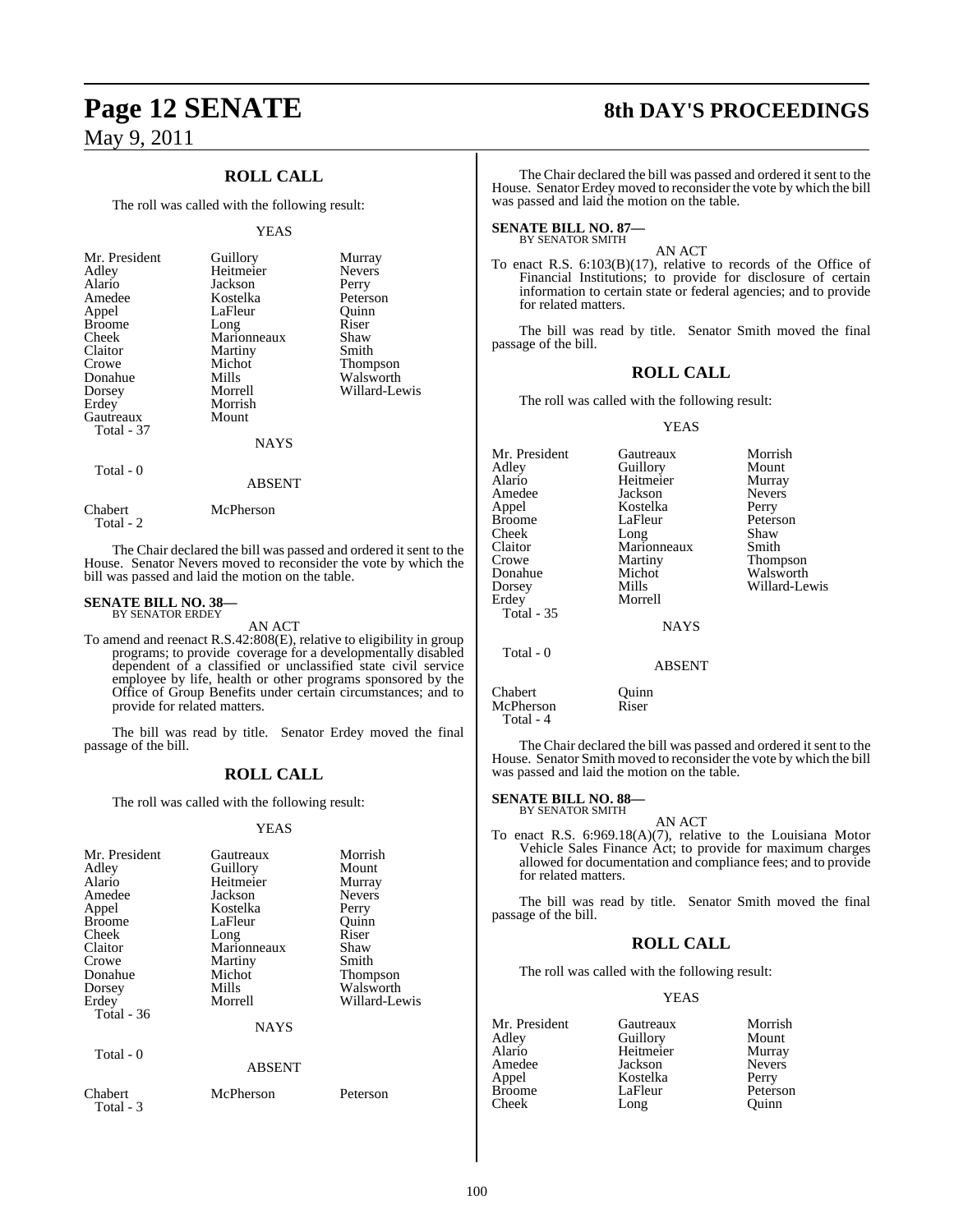| Claitor<br>Crowe<br>Donahue<br>Dorsey<br>Erdey | Marionneaux<br>Martiny<br>Michot<br>Mills<br>Morrell | Shaw<br>Smith<br><b>Thompson</b><br>Walsworth<br>Willard-Lewis |
|------------------------------------------------|------------------------------------------------------|----------------------------------------------------------------|
| Total $-36$                                    | <b>NAYS</b>                                          |                                                                |
| Total - 0                                      | <b>ABSENT</b>                                        |                                                                |
| Chabert<br>Total - 3                           | McPherson                                            | Riser                                                          |

The Chair declared the bill was passed and ordered it sent to the House. Senator Smith moved to reconsider the vote by which the bill was passed and laid the motion on the table.

#### **Explanation of Vote**

Senator Peterson stated she intended to vote nay on Senate Bill No. 88, and asked that the Official Journal so state.

**SENATE BILL NO. 96—** BY SENATORS QUINN AND APPELAND REPRESENTATIVES BILLIOT, CONNICK, HENRY, LIGI, LOPINTO, TEMPLET AND WILLMOTT AN ACT

To enact R.S. 22:1567, relative to the purchase of commercial property and casualty insurance by certain entities; to provide for the compensation of an insurance producer for the placement of certain commercial property and casualty coverages; to authorize the negotiation of a combination of commission and fees or fees in lieu of commissions for the placement of coverages by an insurance producer; and to provide for related matters.

The bill was read by title. Senator Quinn moved the final passage of the bill.

### **ROLL CALL**

The roll was called with the following result:

#### YEAS

| Mr. President<br>Adley<br>Alario<br>Amedee<br>Appel<br><b>Broome</b><br>Cheek<br>Claitor<br>Crowe<br>Donahue<br>Dorsey<br><b>Total - 33</b> | Erdey<br>Gautreaux<br>Guillory<br>Heitmeier<br>Jackson<br>LaFleur<br>Marionneaux<br>Martiny<br>Michot<br>Mills<br>Morrell<br>NAYS | Morrish<br>Mount<br>Murray<br><b>Nevers</b><br>Perry<br>Peterson<br>Ouinn<br>Riser<br>Smith<br>Thompson<br>Willard-Lewis |
|---------------------------------------------------------------------------------------------------------------------------------------------|-----------------------------------------------------------------------------------------------------------------------------------|--------------------------------------------------------------------------------------------------------------------------|
| Kostelka<br>Total - 2                                                                                                                       | Long<br><b>ABSENT</b>                                                                                                             |                                                                                                                          |
| Chabert<br>McPherson<br>Total - 4                                                                                                           | Shaw<br>Walsworth                                                                                                                 |                                                                                                                          |

The Chair declared the bill was passed and ordered it sent to the House. Senator Quinn moved to reconsider the vote by which the bill was passed and laid the motion on the table.

### **SENATE BILL NO. 152—**

BY SENATOR MICHOT AN ACT

To enact R.S. 37:1285(A)(32), relative to the Louisiana State Board of Medical Examiners; to provide for advertisement requirements by physicians; to provide for causes for which the board may refuse to issue, or may suspend or revoke, any license or permit, or impose probationary or other restrictions on the license of a physician; and to provide for related matters.

The bill was read by title. Senator Michot moved the final passage of the bill.

#### **ROLL CALL**

The roll was called with the following result:

#### YEAS

| Mr. President | Guillory      | Murray        |
|---------------|---------------|---------------|
| Adlev         | Heitmeier     | <b>Nevers</b> |
| Alario        | Jackson       | Perry         |
| Amedee        | Kostelka      | Peterson      |
| Appel         | LaFleur       | Ouinn         |
| Broome        | Long          | Riser         |
| Cheek         | Marionneaux   | Shaw          |
| Claitor       | Martiny       | Smith         |
| Crowe         | Michot        | Thompson      |
| Donahue       | Mills         | Walsworth     |
| Dorsey        | Morrell       | Willard-Lewis |
| Erdey         | Morrish       |               |
| Gautreaux     | Mount         |               |
| Total - 37    |               |               |
|               | <b>NAYS</b>   |               |
| Total - 0     |               |               |
|               | <b>ABSENT</b> |               |

#### Chabert McPherson Total - 2

The Chair declared the bill was passed and ordered it sent to the House. Senator Michot moved to reconsider the vote by which the bill was passed and laid the motion on the table.

#### **SENATE BILL NO. 160—**

BY SENATORS MICHOT, CHABERT, MORRISH, SMITH AND THOMPSON AND REPRESENTATIVES ARNOLD, CORTEZ, DOVE, GUINN, LANDRY AND ROBIDEAUX AN ACT

To amend and reenact Part VIII of Chapter 6 of Title 40 of the Louisiana Revised Statutes of 1950, to be comprised of R.S. 40:1486.1 and 1486.2, relative to monitoring the transportation of offshore oil platform workers; to provide for purpose; to provide for state participation in and promotion of the safe transportation over water of oil and gas workers and others involved in the offshore oil and gas industry; and to provide for related matters.

The bill was read by title. Senator Michot moved the final passage of the bill.

#### **ROLL CALL**

The roll was called with the following result:

#### YEAS

| Mr. President | Guillory    | Murray        |
|---------------|-------------|---------------|
| Adley         | Heitmeier   | <b>Nevers</b> |
| Alario        | Jackson     | Perry         |
| Amedee        | Kostelka    | Peterson      |
| Appel         | LaFleur     | Ouinn         |
| <b>Broome</b> | Long        | Riser         |
| Cheek         | Marionneaux | Shaw          |

# **8th DAY'S PROCEEDINGS Page 13 SENATE**

May 9, 2011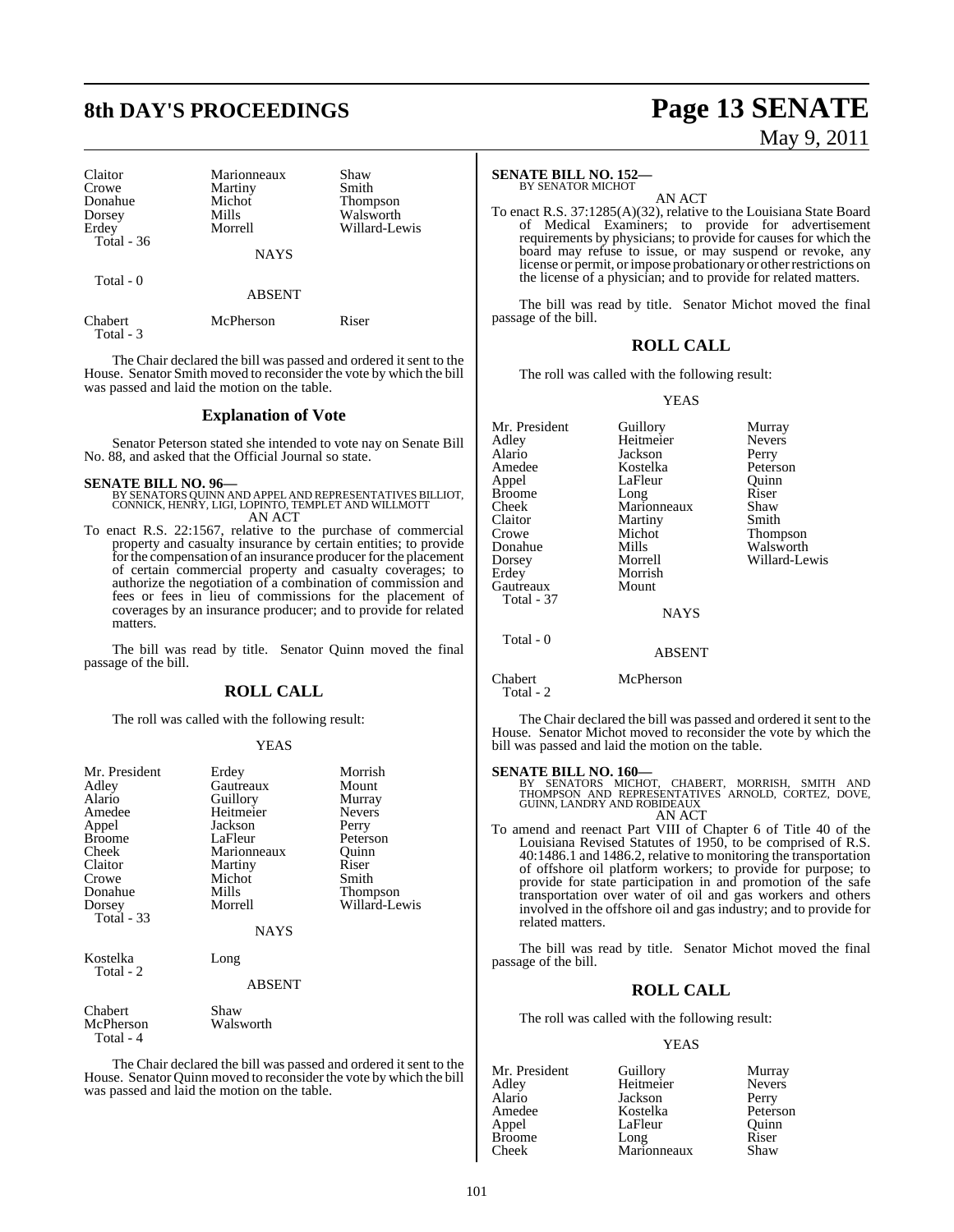#### Claitor Martiny Smith<br>Crowe Michot Thom Crowe Michot Thompson<br>
Donahue Mills Walsworth Donahue Mills Walsworth Dorsey Morrell Willard-Lewis Gautreaux Mount Total - 37

Morrish

**NAYS** 

Total - 0

ABSENT

Chabert McPherson Total - 2

The Chair declared the bill was passed and ordered it sent to the House. Senator Michot moved to reconsider the vote by which the bill was passed and laid the motion on the table.

#### **SENATE BILL NO. 169—** BY SENATOR CLAITOR

AN ACT

To enact R.S. 22:1881, relative to automobile liability coverage; to prohibit health insurance issuers from seeking recovery from insurers providing automobile medical payment coverage without written consent; to prohibit reimbursements that exceed amounts actually paid by an insurer or insurance provider; to provide for payment of court costs and attorney fees in certain cases; and to provide for related matters.

#### **Floor Amendments**

Senator Marionneaux sent up floor amendments.

#### **SENATE FLOOR AMENDMENTS**

Amendments proposed by Senator Marionneaux on behalf of the Legislative Bureau to Engrossed Senate Bill No. 169 by Senator Claitor

#### AMENDMENT NO. 1

On page 1, line 16, following "**of**" and before "**Section**" change "**the**" to "**this**"

On motion of Senator Marionneaux, the amendments were adopted.

The bill was read by title. Senator Claitor moved the final passage of the amended bill.

### **ROLL CALL**

The roll was called with the following result:

#### **YEAS**

| Mr. President<br>Adley<br>Alario<br>Amedee<br>Appel<br><b>Broome</b><br>Cheek<br>Claitor<br>Crowe<br>Dorsey<br>Erdey<br>Total - 32 | Heitmeier<br>Jackson<br>Kostelka<br>Long<br>Marionneaux<br>Martiny<br>Michot<br>Mills<br>Morrell<br>Morrish<br>Mount<br><b>NAYS</b> | Murray<br><b>Nevers</b><br>Perry<br>Peterson<br>Riser<br>Shaw<br>Smith<br>Thompson<br>Walsworth<br>Willard-Lewis |
|------------------------------------------------------------------------------------------------------------------------------------|-------------------------------------------------------------------------------------------------------------------------------------|------------------------------------------------------------------------------------------------------------------|
| Guillory<br>Total - 1                                                                                                              |                                                                                                                                     |                                                                                                                  |

# **Page 14 SENATE 8th DAY'S PROCEEDINGS**

#### ABSENT

Chabert Gautreaux McPherson Donahue Total - 6

The Chair declared the amended bill was passed, ordered reengrossed and sent to the House. Senator Claitor moved to reconsider the vote by which the bill was passed and laid the motion on the table.

# **SENATE BILL NO. 223—** BY SENATOR MOUNT

AN ACT To amend and reenact R.S. 40:978(A) and (B) and R.S. 46:2622(17) and to enact R.S. 40:978(D), relative to electronic prescribing; to allow for the electronic prescribing of certain controlled dangerous substances; to provide for definition of prescription for the purposes of the Louisiana Medical Assistance Trust Fund; and to provide for related matters.

#### **Floor Amendments**

Senator Marionneaux sent up floor amendments.

#### **SENATE FLOOR AMENDMENTS**

Amendments proposed by Senator Marionneaux on behalf of the Legislative Bureau to Engrossed Senate Bill No. 223 by Senator Mount

#### AMENDMENT NO. 1

On page 2, line 9, following "written" and before "**,**" insert "**prescription**"

AMENDMENT NO. 2

On page 2, line 10,following "prescription" and before "**or**" insert "**,**"

On motion of Senator Marionneaux, the amendments were adopted.

The bill was read by title. Senator Mount moved the final passage of the amended bill.

### **ROLL CALL**

The roll was called with the following result:

#### YEAS

Mr. President Guillory Murray<br>Adlev Heitmeier Nevers Alario Jackson Perry Amedee Kostelka<br>Appel Long Appel Long Quinn Broome Marionneaux Riser<br>Cheek Martiny Shaw Cheek Martiny Shaw<br>Crowe Michot Smith Crowe Michot<br>Donahue Mills Donahue Mills Thompson Dorsey Morrell Walsworth Gautreaux Mount Total - 35

Total - 0

Total - 4

Heitmeier

NAYS

Willard-Lewis

#### ABSENT

Chabert LaFleur<br>Claitor McPher **McPherson**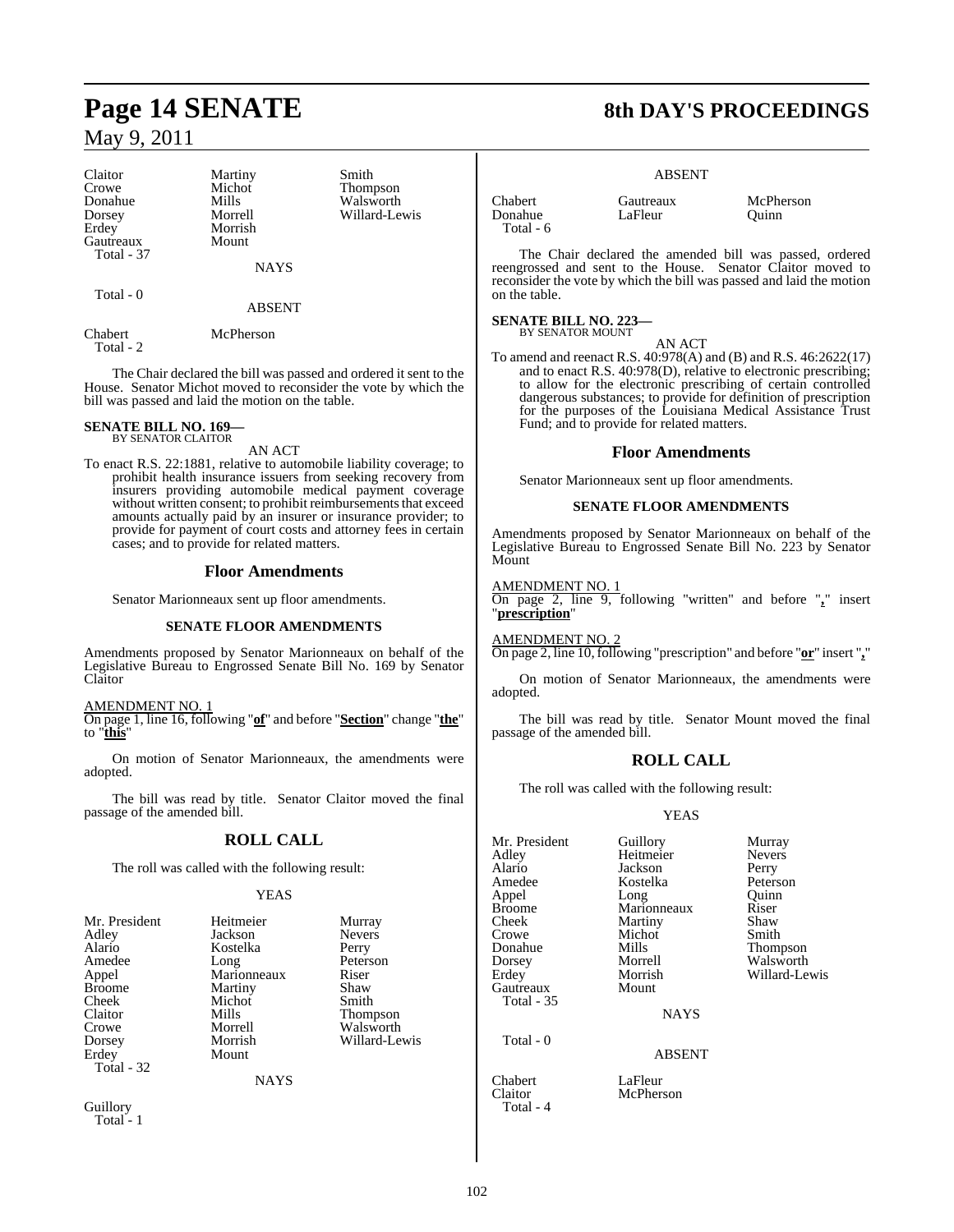# **8th DAY'S PROCEEDINGS Page 15 SENATE**

# May 9, 2011

The Chair declared the amended bill was passed, ordered reengrossed and sent to the House. Senator Mount moved to reconsider the vote by which the bill was passed and laid the motion on the table.

#### **SENATE BILL NO. 84—** BY SENATOR MORRISH

AN ACT

To amend and reenact R.S. 22:885(B), relative to cancellation by the insured; to provide for the calculation of any unearned premium to be returned to the insured; to authorize calculating the unearned premium based on a short-rate provision contained in the policy filed with and approved by the commissioner; and to provide for related matters.

The bill was read by title. Senator Morrish moved the final passage of the bill.

#### **ROLL CALL**

The roll was called with the following result:

#### YEAS

| Adley         | Heitmeier   | <b>Nevers</b> |
|---------------|-------------|---------------|
|               |             |               |
| Alario        | Jackson     | Perry         |
| Amedee        | LaFleur     | Peterson      |
| Appel         | Long        | Ouinn         |
| <b>Broome</b> | Marionneaux | Riser         |
| Cheek         | Martiny     | Shaw          |
| Claitor       | Michot      | Smith         |
| Crowe         | Mills       | Thompson      |
| Donahue       | Morrell     | Walsworth     |
| Dorsey        | Morrish     | Willard-Lewis |
| Gautreaux     | Mount       |               |
| Guillory      | Murray      |               |
| Total $-34$   |             |               |
|               | <b>NAYS</b> |               |
| Total - 0     |             |               |
|               | ABSENT      |               |

| Mr. President | Erdey    | McPherson |
|---------------|----------|-----------|
| Chabert       | Kostelka |           |
| Total - 5     |          |           |

The Chair declared the bill was passed and ordered it sent to the House. Senator Morrish moved to reconsider the vote by which the bill was passed and laid the motion on the table.

#### **Senator Marionneaux in the Chair**

#### **Senate Bills and Joint Resolutions on Third Reading and Final Passage, Subject to Call**

#### **Called from the Calendar**

Senator Donahue asked that Senate Bill No. 43 be called from the Calendar.

#### **SENATE BILL NO. 43—** BY SENATOR DONAHUE

AN ACT

To amend and reenact R.S. 17:3983(A)(4)(c) and (e), relative to charter schools; to allow a chartering authority to alter the time period within which a charter school must begin operation; and to provide for related matters.

The bill was read by title. Senator Donahue moved the final passage of the bill.

### **ROLL CALL**

The roll was called with the following result:

#### YEAS

| Adley       | Guillory    | Mount           |
|-------------|-------------|-----------------|
| Alario      | Heitmeier   | Murray          |
| Amedee      | Jackson     | <b>Nevers</b>   |
| Appel       | Kostelka    | Perry           |
| Broome      | LaFleur     | Peterson        |
| Cheek       | Long        | Quinn           |
| Claitor     | Marionneaux | Riser           |
| Crowe       | Martiny     | Shaw            |
| Donahue     | Michot      | Smith           |
| Dorsey      | Mills       | <b>Thompson</b> |
| Erdey       | Morrell     | Walsworth       |
| Gautreaux   | Morrish     | Willard-Lewis   |
| Total - 36  |             |                 |
|             | <b>NAYS</b> |                 |
| $Total - 0$ |             |                 |

#### ABSENT

Mr. President Chabert McPherson Total - 3

The Chair declared the bill was passed and ordered it sent to the House. Senator Donahue moved to reconsider the vote by which the bill was passed and laid the motion on the table.

#### **Called from the Calendar**

Senator Quinn asked that Senate Bill No. 142 be called from the Calendar.

#### **SENATE BILL NO. 142—**

BY SENATOR QUINN

AN ACT To amend and reenact R.S. 17:3983(A)(4)(d), relative to charter schools; to provide relative to the chartering process; to provide relative to the withdrawal, revision and resubmission of a charter proposal; and to provide for related matters.

#### **Floor Amendments**

Senator Marionneaux sent up floor amendments.

#### **SENATE FLOOR AMENDMENTS**

Amendments proposed by Senator Marionneaux on behalf of the Legislative Bureau to Engrossed Senate Bill No. 142 by Senator Quinn

AMENDMENT NO. 1<br>On page 2, line

On page 2, line 2, change "**17:3982(A)(1)(i)**" to "**17:3982(A)(1)(a)(i)**"

On motion of Senator Marionneaux, the amendments were adopted.

The bill was read by title. Senator Quinn moved the final passage of the amended bill.

#### **ROLL CALL**

The roll was called with the following result:

#### YEAS

| Adley  | Gautreaux | Morrish |
|--------|-----------|---------|
| Alario | Guillory  | Mount   |
| Amedee | Heitmeier | Murray  |
| Appel  | Jackson   | Perry   |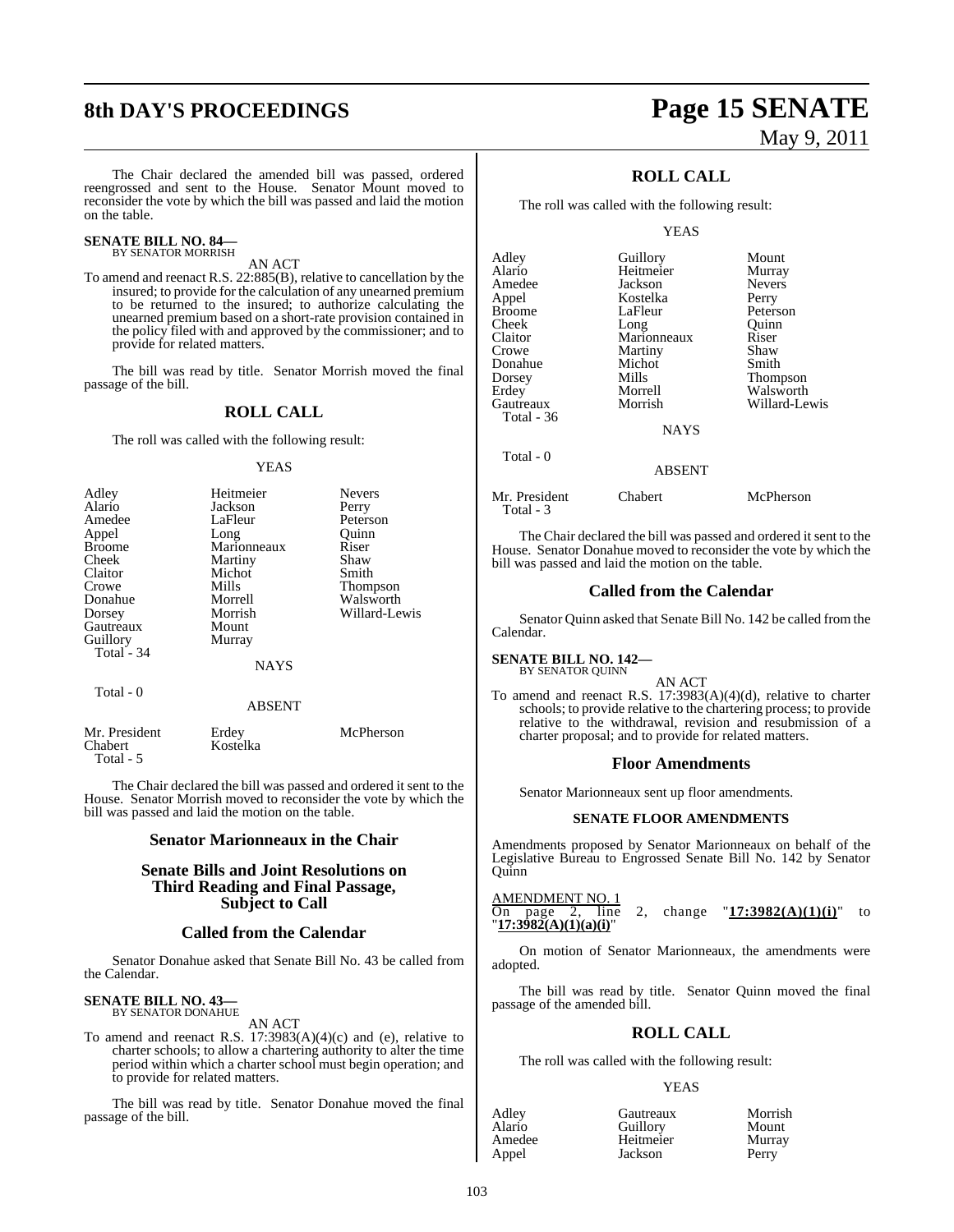| <b>Broome</b> | LaFleur     | Peterson        |
|---------------|-------------|-----------------|
| Cheek         | Long        | Ouinn           |
| Claitor       | Marionneaux | Riser           |
| Crowe         | Martiny     | Smith           |
| Donahue       | Michot      | <b>Thompson</b> |
| Dorsey        | Mills       | Walsworth       |
| Erdey         | Morrell     | Willard-Lewis   |
| Total - 33    |             |                 |
|               | <b>NAYS</b> |                 |
|               |             |                 |
| Total - 0     |             |                 |
|               | ABSENT      |                 |
|               |             |                 |

| Mr. President | Kostelka  | <b>Nevers</b> |
|---------------|-----------|---------------|
| Chabert       | McPherson | Shaw          |
| Total - 6     |           |               |

The Chair declared the amended bill was passed, ordered reengrossed and sent to the House. Senator Quinn moved to reconsider the vote by which the bill was passed and laid the motion on the table.

#### **Rules Suspended**

Senator Mount asked for and obtained a suspension of the rules to revert to the Morning Hour.

### **Introduction of Senate Concurrent Resolutions**

Senator Michot asked for and obtained a suspension of the rules to read Senate Concurrent Resolutions a first and second time.

#### **SENATE CONCURRENT RESOLUTION NO. 26—** BY SENATOR MICHOT

A CONCURRENT RESOLUTION

To recognize May 2011 as Amyotrophic Lateral Sclerosis Awareness Month and to memorialize the Congress of the United States to enact legislation to provide additional funding for research in order to find a treatment and a cure for amyotrophic lateral sclerosis.

The concurrent resolution was read by title. Senator Michot moved to adopt the Senate Concurrent Resolution.

## **ROLL CALL**

The roll was called with the following result:

#### YEAS

| Adley         | Heitmeier   | Mount           |
|---------------|-------------|-----------------|
| Alario        | Jackson     | Murray          |
| Appel         | Kostelka    | <b>Nevers</b>   |
| <b>Broome</b> | LaFleur     | Perry           |
| Cheek         | Long        | Ouinn           |
| Crowe         | Marionneaux | Riser           |
| Donahue       | Martiny     | Shaw            |
| Dorsey        | Michot      | Smith           |
| Erdey         | Mills       | <b>Thompson</b> |
| Gautreaux     | Morrell     | Walsworth       |
| Guillory      | Morrish     | Willard-Lewis   |
| Total $-33$   |             |                 |
|               | <b>NAYS</b> |                 |

| 1 vuu                                | <b>ABSENT</b>             |                       |
|--------------------------------------|---------------------------|-----------------------|
| Mr. President<br>Amedee<br>Total - 6 | <b>Chabert</b><br>Claitor | McPherson<br>Peterson |

Total - 0

The Chair declared the Senate adopted the Senate Concurrent Resolution and ordered it sent to the House.

# **Page 16 SENATE 8th DAY'S PROCEEDINGS**

#### **Message from the House**

#### **SIGNED HOUSE CONCURRENT RESOLUTIONS**

May 9, 2011

To the Honorable President and Members of the Senate:

I am directed to inform your honorable body that the Speaker of the House of Representatives has signed the following House Concurrent Resolutions:

#### **HOUSE CONCURRENT RESOLUTION NO. 35—**

BY REPRESENTATIVES HUTTER, BARROW, CHAMPAGNE, DOERGE,<br>HILL, ROSALIND JONES, KATZ, LANDRY, MORENO, NORTON, JANE<br>SMITH, PATRICIA SMITH, ST. GERMAIN, STIAES, AND THIERRY AND<br>SENATORS – BROOME, – CHEEK, – DORSEY, – JACKSON, – A CONCURRENT RESOLUTION

To commend Phyllis Coleman Mouton of Baton Rouge upon her receipt of a 2011 Women of Excellence Award from the Louisiana Legislative Women's Caucus Foundation.

#### **HOUSE CONCURRENT RESOLUTION NO. 36—**

BY REPRESENTATIVES HUTTER, BARROW, CHAMPAGNE, DOERGE,<br>HILL, ROSALIND JONES, KATZ, LANDRY, MORENO, NORTON, JANE<br>SMITH, PATRICIA SMITH, ST. GERMAIN, STIAES, AND THIERRY AND<br>SENATORS BROOME, CHEEK, DORSEY, JACKSON, MOUNT,<br>PET

To commend Alexie D. Gaddis of New Orleans upon her receipt of a 2011 Women of Excellence Award from the Louisiana Legislative Women's Caucus Foundation.

**HOUSE CONCURRENT RESOLUTION NO. 37—**<br>BY REPRESENTATIVES HUTTER, BARROW, CHAMPAGNE, DOERGE,<br>HILL, ROSALIND JONES, KATZ, LANDRY, MORENO, NORTON, JANE<br>SMITH, PATRICIA SMITH, ST. GERMAIN, STIAES, AND THIERRY AND<br>SENATORS BROO A CONCURRENT RESOLUTION

To commend Emilie Harmeyer of Boyce upon her receipt of a 2011 Women of Excellence Award from the Louisiana Legislative Women's Caucus Foundation.

**HOUSE CONCURRENT RESOLUTION NO. 38—**<br>BY REPRESENTATIVES HUTTER, BARROW, CHAMPAGNE, DOERGE,<br>HILL, ROSALIND JONES, KATZ, LANDRY, MORENO, NORTON, JANE<br>SMITH, PATRICIA SMITH, ST. GERMAIN, STIAES, AND THIERRY AND<br>SENATORS BROO A CONCURRENT RESOLUTION

To commend Mary Ann Sternberg of Baton Rouge upon her receipt of a 2011 Women of Excellence Award from the Louisiana Legislative Women's Caucus Foundation.

#### **HOUSE CONCURRENT RESOLUTION NO. 39—**

BY REPRESENTATIVES HUTTER, BARROW, CHAMPAGNE, DOERGE,<br>HILL, ROSALIND JONES, KATZ, LANDRY, MORENO, NORTON, JANE<br>SMITH, PATRICIA SMITH, ST. GERMAIN, STIAES, AND THIERRY AND<br>SENATORS - BROOME, CHEEK, DORSEY, JACKSON, MOUNT,<br>P

To commend Beverly Choppin of Baton Rouge upon her receipt of a 2011 Women of Excellence Award from the Louisiana Legislative Women's Caucus Foundation.

#### **HOUSE CONCURRENT RESOLUTION NO. 40—**

BY REPRESENTATIVES HUTTER, BARROW, CHAMPAGNE, DOERGE,<br>HILL, ROSALIND JONES, KATZ, LANDRY, MORENO, NORTON, JANE<br>SMITH, PATRICIA SMITH, ST. GERMAIN, STIAES, AND THIERRY AND<br>SENATORS – BROOME, – CHEEK, – DORSEY, – JACKSON, –

### A CONCURRENT RESOLUTION

To commend Jacqueline "Jacqui" Vines of Baton Rouge upon her receipt of a 2011 Women of Excellence Award from the Louisiana Legislative Women's Caucus Foundation.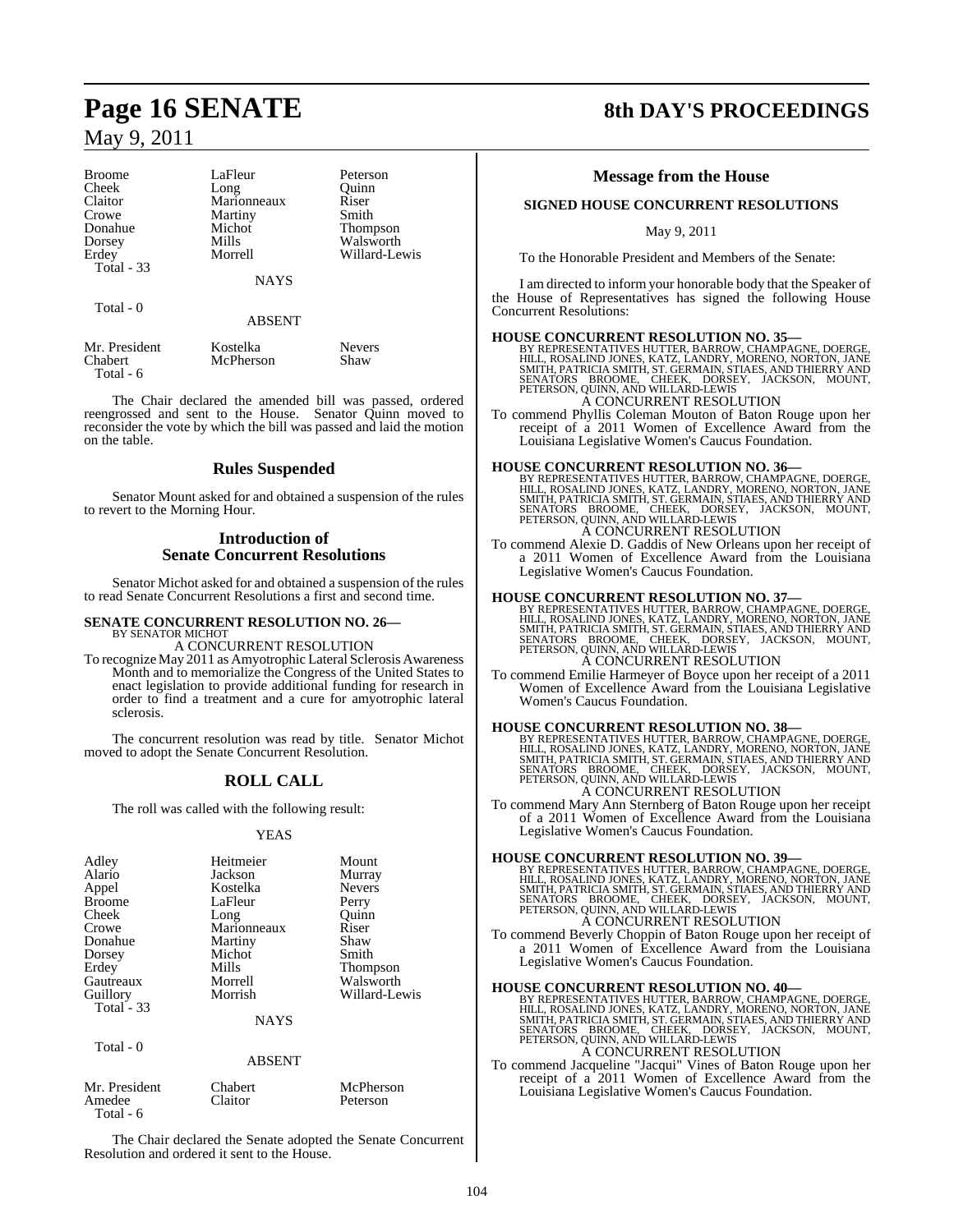# **8th DAY'S PROCEEDINGS Page 17 SENATE**

May 9, 2011

#### **HOUSE CONCURRENT RESOLUTION NO. 41—**

BY REPRESENTATIVES HUTTER, BARROW, CHAMPAGNE, DOERGE,<br>HILL, ROSALIND JONES, KATZ, LANDRY, MORENO, NORTON, JANE<br>SMITH, PATRICIA SMITH, ST. GERMAIN, STIAES, AND THIERRY AND SENATORS BROOME, CHEEK, DORSEY, JACKSON, MOUNT, PETERSON, QUINN, AND WILLARD-LEWIS A CONCURRENT RESOLUTION

To commend Kathryn Grigsby of Baton Rouge upon her receipt of a 2011 Women of Excellence Award from the Louisiana Legislative Women's Caucus Foundation.

# **HOUSE CONCURRENT RESOLUTION NO. 44—** BY REPRESENTATIVE HOFFMANN

A CONCURRENT RESOLUTION

To commend Kelsi Crain for her outstanding accomplishments and for proudly representing the state as Miss Louisiana 2010.

**HOUSE CONCURRENT RESOLUTION NO. 47—** BY REPRESENTATIVES PATRICIA SMITH, ROSALIND JONES, AND STIAES

### A CONCURRENT RESOLUTION

To recognize Tuesday, May 10, 2011, as AKA Day at the capitol and to commend the members of Alpha Kappa Alpha Sorority, Incorporated.

HOUSE CONCURRENT RESOLUTION NO. 52—<br>BY REPRESENTATIVES NORTON, ABRAMSON, ANDERS, ARMOLD, AUBERT, AUSTIN BADON, BOBBY BADON, BALDONE, BARRAG, BARRAG, BARRAG, BARRAG, BURRELL, CARMODY, CARTEZ, CHAMPAGNE, CHANDLER, CHANEY, CO

To commend President Barack Obama, commander-in-chief, United States Armed Forces, and United States intelligence officials upon achieving successin the mission to bring Osama bin Laden to justice, to recognize and honor those who lost their lives on September 11, 2001, and members of the armed forces killed while fighting the war on terror, and to express appreciation to those who daily carry out the military, diplomatic, and intelligence initiatives necessary to protect freedom in the world.

# **HOUSE CONCURRENT RESOLUTION NO. 60—** BY REPRESENTATIVE ROSALIND JONES

A CONCURRENT RESOLUTION

To commend and congratulate the Carroll High School boys basketball team upon winning the Class 3A state championship.

and asked that the President of the Senate affix his signature to the same.

> Respectfully submitted, ALFRED W. SPEER Clerk of the House of Representatives

The House Concurrent Resolutions contained herein were signed by the President of the Senate.

#### **Privilege Report of the Committee on Senate and Governmental Affairs**

#### **ENROLLMENTS**

Senator Kostelka, Chairman on behalf of the Committee on Senate and Governmental Affairs, submitted the following report:

#### May 6, 2011

To the President and Members of the Senate:

I am directed by your Committee on Senate and Governmental Affairs to submit the following report:

The following Senate Resolutions have been properly enrolled:

**SENATE RESOLUTION NO. 6—** BY SENATORSDORSEY, ADLEY, ALARIO, AMEDEE, APPEL, BROOME, CHABERT, CHAISSON, CHEEK, CLAITOR, CROWE, DONAHUE, ERDEY, GAUTREAUX, GUILLORY, HEITMEIER, JACKSON, KOŚTELKA,<br>LAFLEUR,LONG,MARIONNEAUX,MARTINY,MCPHERSON,MICHOT,<br>MILLS,MORRELL,MORRISH,MOUNT,MURRAY,NEVERS,PERRY,<br>PETERSON,QUINN,RISER,SHAW,SMITH,THOMPSON,WALSWORTH AND WILLARD-LEWIS

A RESOLUTION

To recognize Tuesday, April 26, 2011, as Southern University Day at the Louisiana State Capitol.

#### **SENATE RESOLUTION NO. 7—**

BY SENATOR THOMPSON A RESOLUTION To designate April 28, 2011, as "FFA Day" at the legislature.

# **SENATE RESOLUTION NO. 9—** BY SENATORS DONAHUE AND NEVERS

A RESOLUTION

To commend St. Paul's School in Covington, Louisiana, upon celebrating its one hundredth year anniversary.

**SENATE RESOLUTION NO. 10—** BY SENATORS THOMPSON, WALSWORTH, RISER AND KOSTELKA A RESOLUTION

To commend and congratulate Kelsi Crain on her reign as Miss Louisiana 2010, and to recognize Tuesday, May 3, 2011, as Miss Louisiana Organization Day in the Senate at the state capitol.

#### **SENATE RESOLUTION NO. 11—**

BY SENATOR THOMPSON A RESOLUTION

To commend Renee Lee Ward upon receiving the Milken Family Foundation Educator Award and for her dedicated service to the students at Delhi Charter School.

#### **SENATE RESOLUTION NO. 13—**

BY SENATOR WALSWORTH A RESOLUTION

To commend Brooke Hotard on her reign as Miss Louisiana Outstanding Teen for 2010, and to recognize Tuesday, May 3, 2011, as Miss Louisiana Organization Day at the Louisiana Senate.

#### **SENATE RESOLUTION NO. 12—**

BY SENATOR HEITMEIER A RESOLUTION

To commend WilliamHarold "Billy"Nungesser, Plaquemines Parish President, for his exemplary leadership during the BP oil disaster.